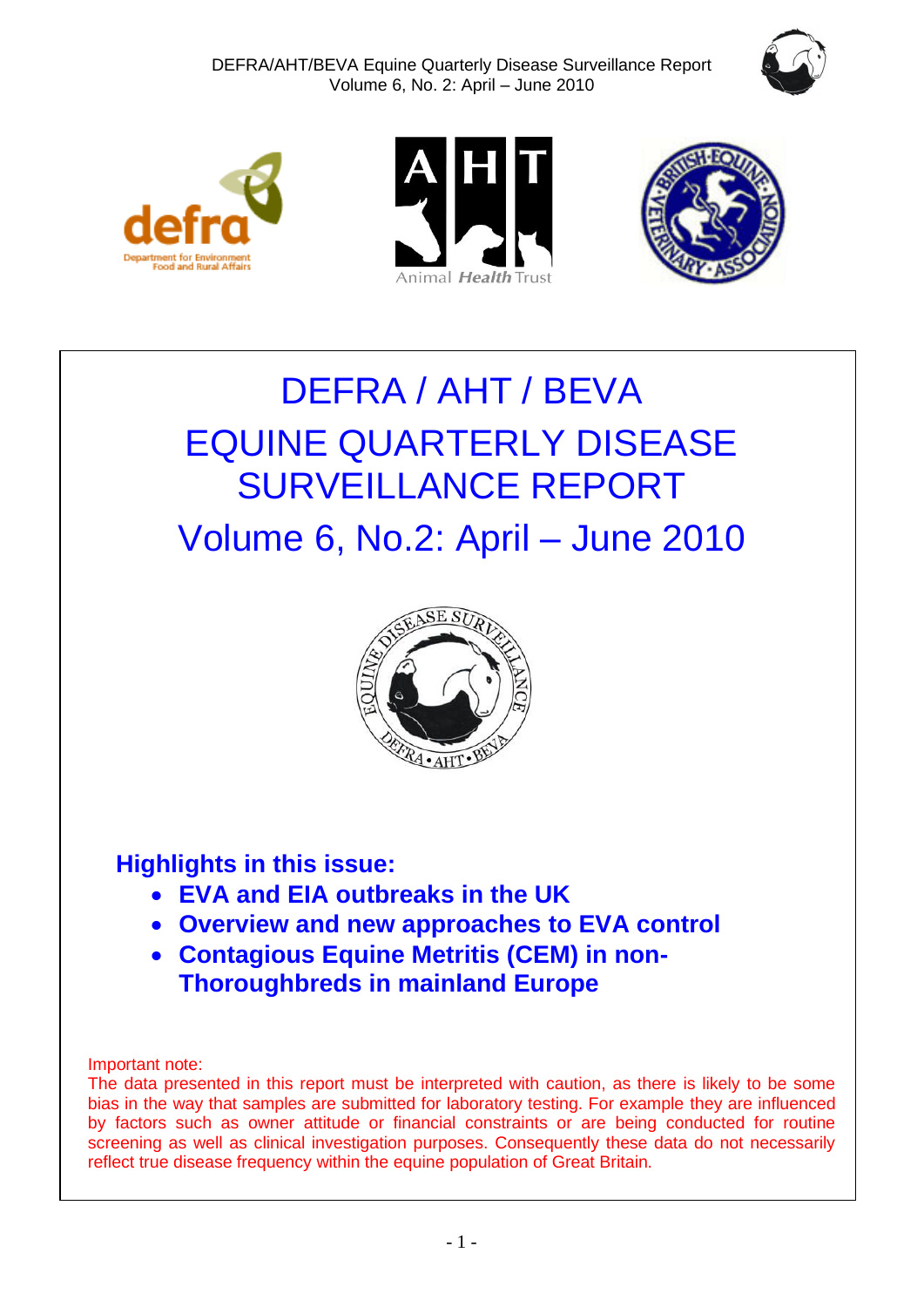

# **TABLE OF CONTENTS**

| <b>INTRODUCTION</b>                                                                                                                                              | 3                                      |
|------------------------------------------------------------------------------------------------------------------------------------------------------------------|----------------------------------------|
| VIROLOGY DISEASE REPORT FOR THE SECOND QUARTER OF 2010                                                                                                           | 10                                     |
| <b>VIROLOGICAL DIAGNOSES FOR THE SECOND QUARTER OF 2010</b>                                                                                                      | 11                                     |
| <b>FOCUS ARTICLE: CURRENT AND FUTURE APPROACHES TO EVA CONTROL</b>                                                                                               | 13                                     |
| <b>BACTERIOLOGY DISEASE REPORT FOR THE SECOND QUARTER 2010</b>                                                                                                   | 15                                     |
| FOCUS ARTICLE: CONTAGIOUS EQUINE METRITIS (CEM) IN NON-THOROUGHBREDS IN<br><b>MAINLAND EUROPE</b>                                                                | 17                                     |
| <b>TOXIC AND PARASITIC DISEASE REPORT FOR THE SECOND QUARTER 2010</b>                                                                                            | 20                                     |
| <b>REPORT ON POST-MORTEM EXAMINATIONS FOR THE SECOND QUARTER 2010</b>                                                                                            | <u>22</u>                              |
| <b>EAST ANGLIA</b><br><b>HOME COUNTIES</b><br><b>SOUTH WEST</b><br><b>NORTHERN ENGLAND</b><br><b>WEST MIDLANDS</b><br><b>SCOTLAND</b><br><b>NORTHERN IRELAND</b> | 22<br>23<br>23<br>25<br>25<br>25<br>26 |
| <b>ACKNOWLEDGEMENTS</b>                                                                                                                                          | 29                                     |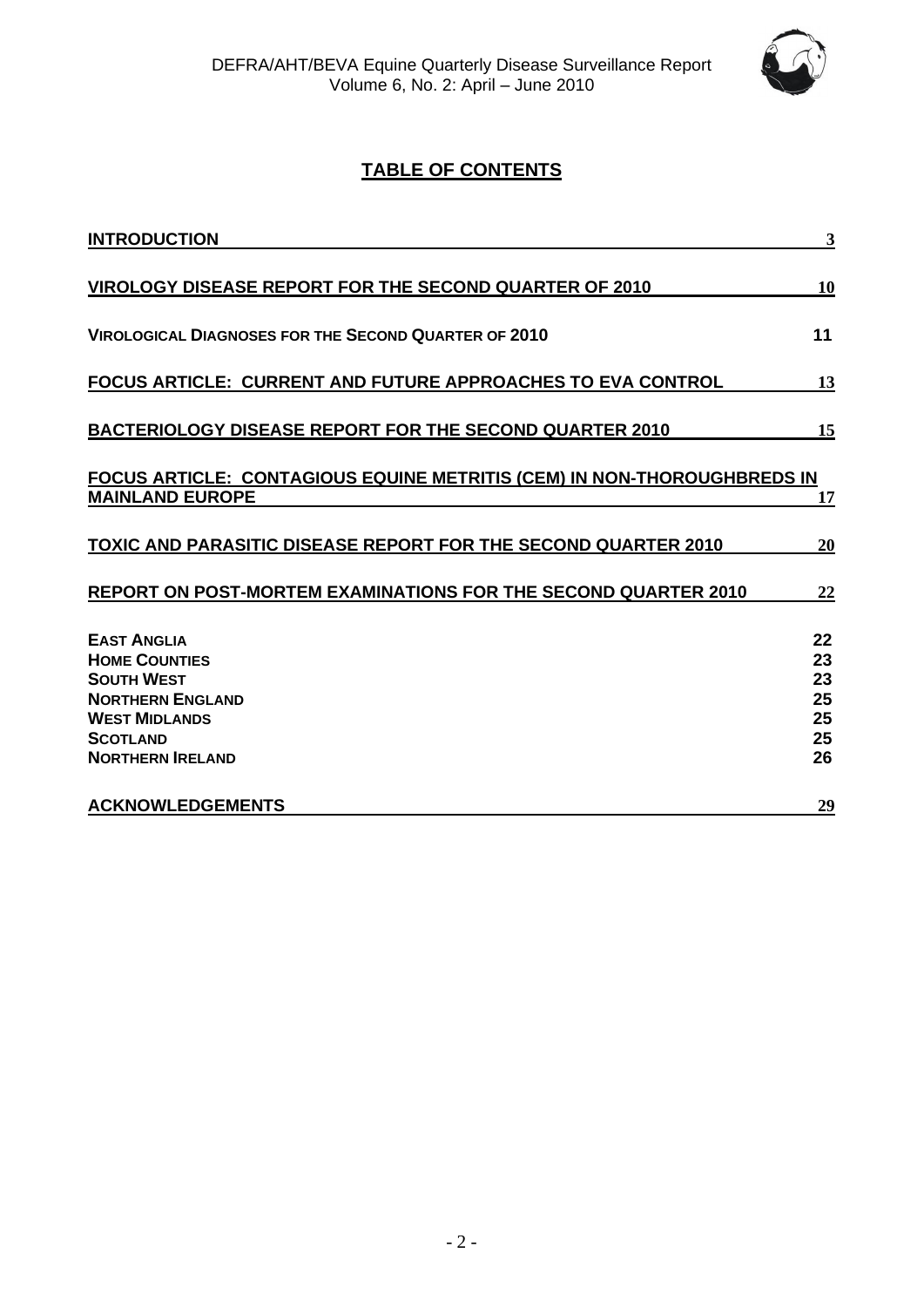

# **Introduction**

<span id="page-2-0"></span>Welcome to the second quarterly equine disease surveillance report for 2010 produced by Department of Environment, Food and Rural Affairs (Defra), British Equine Veterinary Association (BEVA) and the Animal Health Trust (AHT). Regular readers will be aware that this report collates equine disease data arising from multiple diagnostic laboratories and veterinary practices throughout the United Kingdom giving a unique insight into equine disease occurrence on a national scale.

### **National disease occurrence**

# Equine Infectious Anaemia (EIA)

On 7<sup>th</sup> September 2010 the Department for Environment, Food and Rural Affairs (Defra) has reported Equine Infectious Anaemia in a horse in Northumberland, England, following legal importation from the Netherlands on 15<sup>th</sup> August 2010. The infected horse arrived in a group of six horses originating in the Netherlands and was confirmed to be positive for EIA when tested as part of routine post-import testing. The other five horses in the group have all tested negative. The premises where the infected horse stands is currently under restriction and as of  $7<sup>th</sup>$  September the positive horse has been humanely destroyed in line with existing regulations. In addition, the other horses in the premises (eleven in total) are currently subject to epidemiological investigation and EIA testing. For more information about this outbreak, [click here](http://www.defra.gov.uk/foodfarm/farmanimal/diseases/atoz/eia/latest/index.htm) and [here.](http://www.oie.int/wahis/public.php?page=single_report&pop=1&reportid=9682)

On 11<sup>th</sup> September 2010 Defra has also reported Equine Infectious Anaemia in a horse in Devon, England. The positive case is a 6 year-old gelding housed at a private farm and was reported by the private veterinarian due to clinical illness (pyrexia, ventral oedema) and severe anæmia. The horse was also found to be positive for piroplasmosis. The affected horse has been on the farm since summer 2008 when it was imported into the UK and only became ill very recently.

The premise is currently under restriction and the infected horse has been humanely destroyed in line with existing regulations. The other two horses on the premises are currently being tested for evidence of infection. The investigation into the origin of this case is ongoing. For more information about this outbreak, [click here](http://www.oie.int/wahis/public.php?page=single_report&pop=1&reportid=9706) and [here.](http://ww2.defra.gov.uk/2010/09/11/eia-news2/)

**Animal Health** provides registered users with the latest news specific to exotic notifiable farm animal and/or equine disease outbreaks in Great Britain by means of **alerts** that can be sent to the users by a pre-recorded voice message, mobile text, fax and email. If you wish to subscribe to this service, please [click here.](http://animalhealth.system-message.co.uk/AH_subscribe_index.php)

### Equine Viral Arteritis (EVA)

As of 2<sup>nd</sup> August 2010, Department for Environment, Food and Rural Affairs (Defra) has confirmed EVA in a Dutch 3 year-old stallion stabled in Staffordshire, England. The stallion was already under restriction following a positive EVA test carried out prior to entering a stud in Shropshire and has tested positive by virus isolation on semen; testing was carried out by the VLA (Veterinary Laboratories Agency).

The infected stallion has not covered any mares nor donated any semen in this country. The horse is currently under breeding restrictions and Animal Health (AH) has already started a full investigation in order to establish the likely origin of the infection, as well as any mares that may have been affected. The disease is being controlled in line with the industry agreed [Horserace Betting Levy Board \(HBLB\) Codes of Practice.](http://www.hblb.org.uk/document.php?id=43) For more information about this outbreak, [click here.](http://www.defra.gov.uk/foodfarm/farmanimal/diseases/atoz/eva/#latestsituation)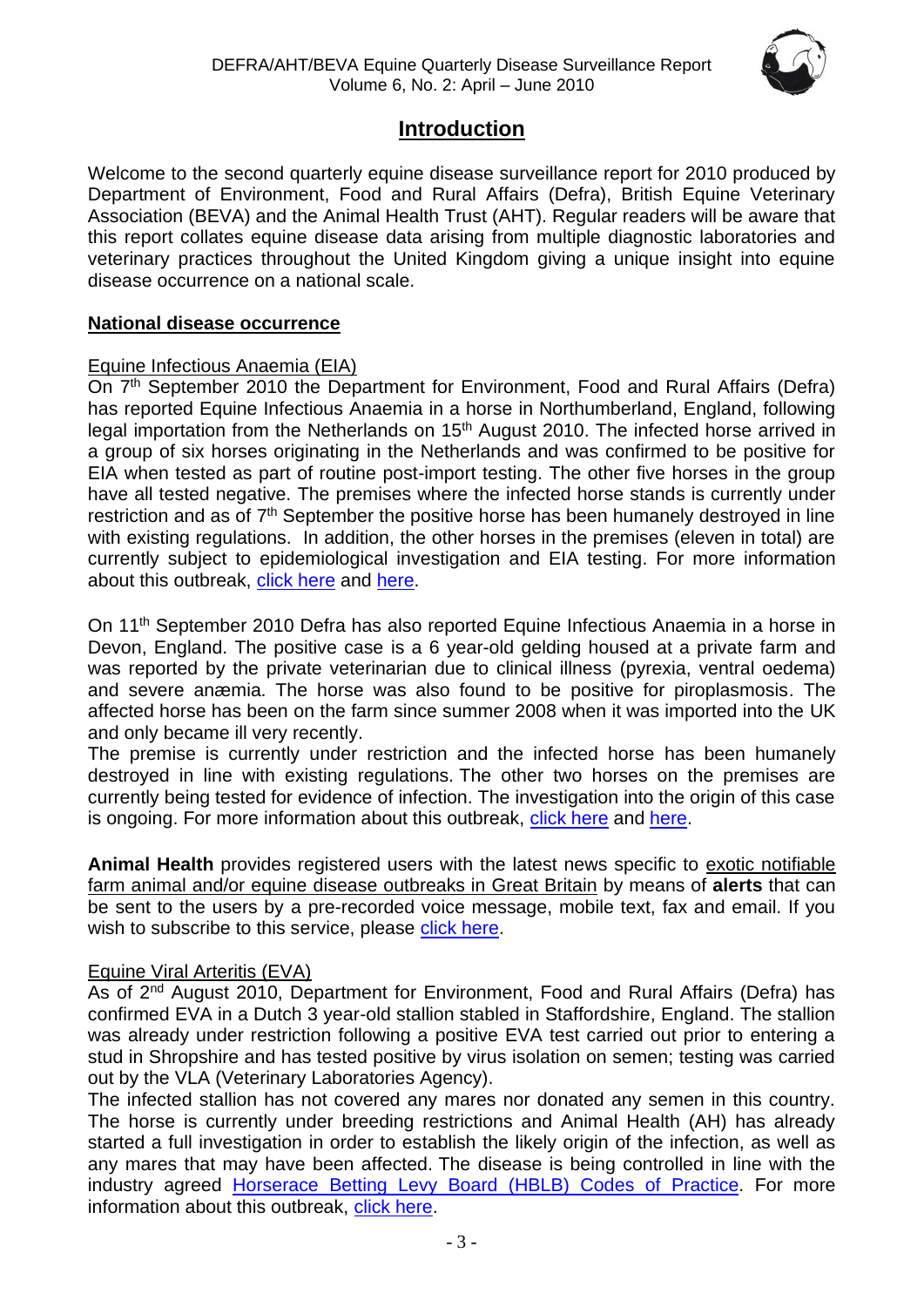

Regarding EVA vaccination, it should be noted that the current datasheet requirement for the only inactivated EVA vaccine used in Europe presently is for **6 monthly boosters** and NOT 12 monthly (annual) boosters as was previously the case for this vaccine. This has been the case since April 2005, when the vaccine was granted a full licence by the Veterinary Medicines Directorate. Non-compliance with this booster interval requirement may necessitate investigation of the viral shedding status of stallions by Defra under the Equine Viral Arteritis Order 1995 [\(click here\)](http://www.legislation.gov.uk/uksi/1995/1755/contents/made).

**Note:** The positive cases of **EIA** and **EVA** reported in this Introduction belong to the **3 rd Quarter 2010** (July to September 2010) and therefore are **not** reported in the Virology Disease Report of this issue.

# Contagious Equine Metritis (CEM)

With regards to the outbreak of CEM reported on 5<sup>th</sup> March 2010 in a 5 year-old Arabian stallion stabled in Devon, the affected stallion has been treated and has subsequently tested negative, as have the 3 mares used in test matings. All testing and treatment was carried out as per the industry agreed UK Horserace Betting Levy Board (HBLB) Code of Practice. Restrictions were lifted on 26<sup>th</sup> April 2010. It has not been possible to determine the origin of the infection despite an extensive veterinary epidemiological inquiry; however, the stallion had been recently imported from mainland Europe. As of 17th August the event has been declared resolved [\(click here\)](http://www.oie.int/wahis/public.php?page=single_report&pop=1&reportid=9610).

Regarding the outbreak of CEM reported on 23rd March 2010 in a 10 year-old Highland mare stabled in Durham, the affected mare has been treated and has subsequently tested negative as per the industry agreed UK Horserace Betting Levy Board (HBLB) Code of Practice. Restrictions were lifted on 21<sup>st</sup> May 2010. It has not been possible to determine the origin of the infection despite an extensive veterinary epidemiological inquiry that traced all movements of this mare from the stud of birth (where there was no clinical or documentary evidence of CEM infection). It was determined that the mare has not been used for breeding purposes at any time prior to the pre-breeding tests that disclosed the infection. As of  $17<sup>th</sup>$  August 2010 the event has been declared resolved [\(click here\)](http://www.oie.int/wahis/public.php?page=single_report&pop=1&reportid=9611).

These two outbreaks highlight the importance of adopting a zero-tolerance to CEMO and should encourage veterinary practitioners to comply with the pre-breeding recommendations resumed in the industry agreed UK HBLB Codes of Practice in **non-Thoroughbred breeds**; these recommendations have led to a **zero level of CEMO positivity** in the **Thoroughbred population** in the UK.

### Equine Influenza (EI)

**Equine influenza** continues to be of importance within the United Kingdom. In this issue we report on several small outbreaks, mainly in unvaccinated horses.

These outbreaks have been reported by the new text alert service sponsored by Merial Animal Health, **Tell-Tail**. This service alerts practitioners to outbreaks of equine influenza in the UK by a text message to the practitioner's mobile phone. If you are an equine veterinary practitioner and would like to sign up for this scheme, please register [here.](http://www.merial.co.uk/) This service has also been offered to the members of the National Trainers Federation (NTF). If you would like to contact us regarding outbreaks of equine influenza virus or would like to sign up for our sentinel practice scheme, please send a message to: [equiflunet@aht.org.uk](mailto:equiflunet@aht.org.uk) or follow the link to [www.equiflunet.org.uk](http://www.equiflunet.org.uk/) for more information on equine influenza.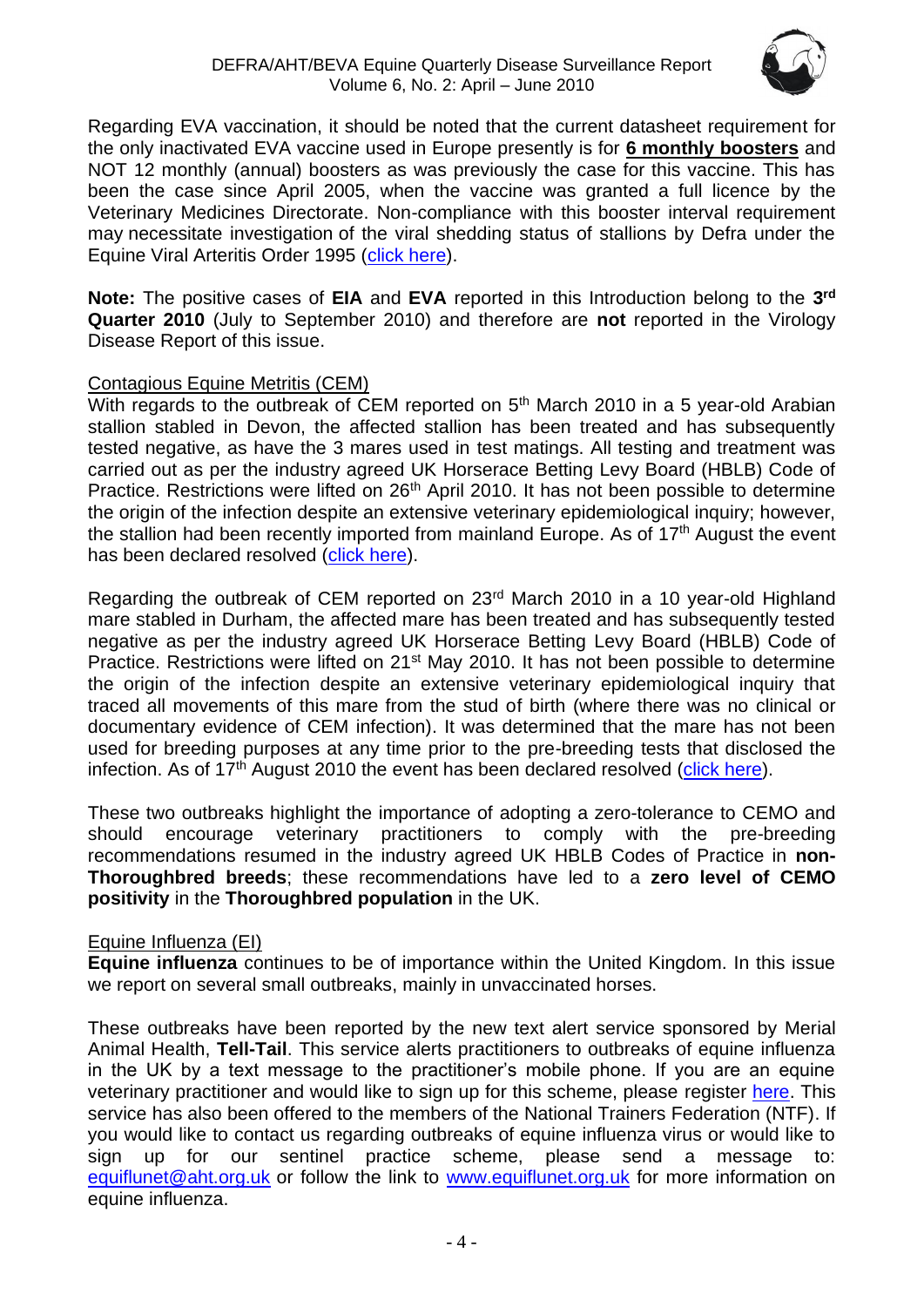

#### **International disease occurrence**

#### Contagious Equine Metritis (CEM)

In the US, the overall totals of carrier stallions and mares directly associated with the 2008/09 CEM event remains at 23 stallions and five mares. Of the 977 additional horses determined to have been potentially exposed to *T. equigenitalis*, 958 (98.1%) have been confirmed free of the bacterium. Twenty-two of the carrier stallions have successfully completed their treatment and subsequent testing protocol and are clear of *T. equigenitalis*. All five carrier mares have been effectively treated and are free of infection. Although not confirmed, the source of *T. equigenitalis* for the 2008/09 CEM event is suspected to have been a Warmblood stallion imported into the USA in 2000. [\(click here\)](http://www.oie.int/wahis/public.php?page=single_report&pop=1&reportid=8550).

Also in the US and totally unrelated to the 2008/09 CEM event, in May 2010, an Arabian stallion was confirmed a carrier of *T. equigenitalis* in California. The stallion was identified in the course of routine testing prior to shipping his semen to Europe. The stallion had been imported into the USA in March 2010 from a country not known to have been affected with CEM. Accordingly, the stallion was not required to undergo a post-entry period of quarantine and testing for *T. equigenitalis*. An additional 22 horses, comprising five stallions and 17 mares, have been identified as potentially exposed to this stallion; these are located in 7 states. Interim test results have failed to turn up any further carrier animals.

### Equine Viral Arteritis (EVA)

Regarding the outbreak of EVA reported on 7<sup>th</sup> May 2010 in Argentina, as of 11<sup>th</sup> August the event has been declared resolved [\(click here\)](http://www.oie.int/wahis/public.php?page=single_report&pop=1&reportid=9623). With regards to the measures applied in this outbreak, Argentina's National Animal and Agriculture Health Board (SENASA) extended the application of the vaccine against EVA in horses of different breed, under strict controlled conditions supervised by this official organism. The new legislation allows stallions of any breed to be vaccinated with doses exceptionally imported, in order to have a preventive tool to control this disease during the next covering season. As for the origin of the disease, it is associated with the importation of infected semen from which the virus was isolated.

#### Equine Infectious Anaemia (EIA)

As previously reported, following the investigation launched on 20<sup>th</sup> January 2010 after the UK reported having confirmed the disease in two horses of a consignment from Romania via Belgium, **EIA** has been confirmed in seven single cases in Assebroek and Brugge (West Flanders), Warsage, Fumal, Charneux and La Reid (Liège), and Knesselaere (East Flanders). These seven outbreaks in Belgium are continuing as of 1<sup>st</sup> September 2010. All horses having been in contact with the horses from Romania are being traced, movement controls are applied in the farms and the animals are being tested for the disease. For more information about these outbreaks, [click here.](http://www.oie.int/wahis/public.php?page=single_report&pop=1&reportid=8917)

Regarding the previously reported outbreak of EIA in Bayern (Germany) on 14<sup>th</sup> April 2010, the event (which involved 15 susceptible horses and one case that was euthanased) was declared resolved as of  $1<sup>st</sup>$  June 2010 [\(click here\)](http://www.oie.int/wahis/public.php?page=single_report&pop=1&reportid=9450). However, five new outbreaks (four in Hessen and one in North Westfalia) have been reported on the first days of September. The four outbreaks in Hessen have involved 52 susceptible horses and 4 positive cases whereas the outbreak in North Westphalia has involved 20 susceptible horses and one positive case. The affected horses have been euthanased or are due to be euthanased in the following days. For more information about these outbreaks, [click here.](http://www.oie.int/wahis/public.php?page=single_report&pop=1&reportid=9450)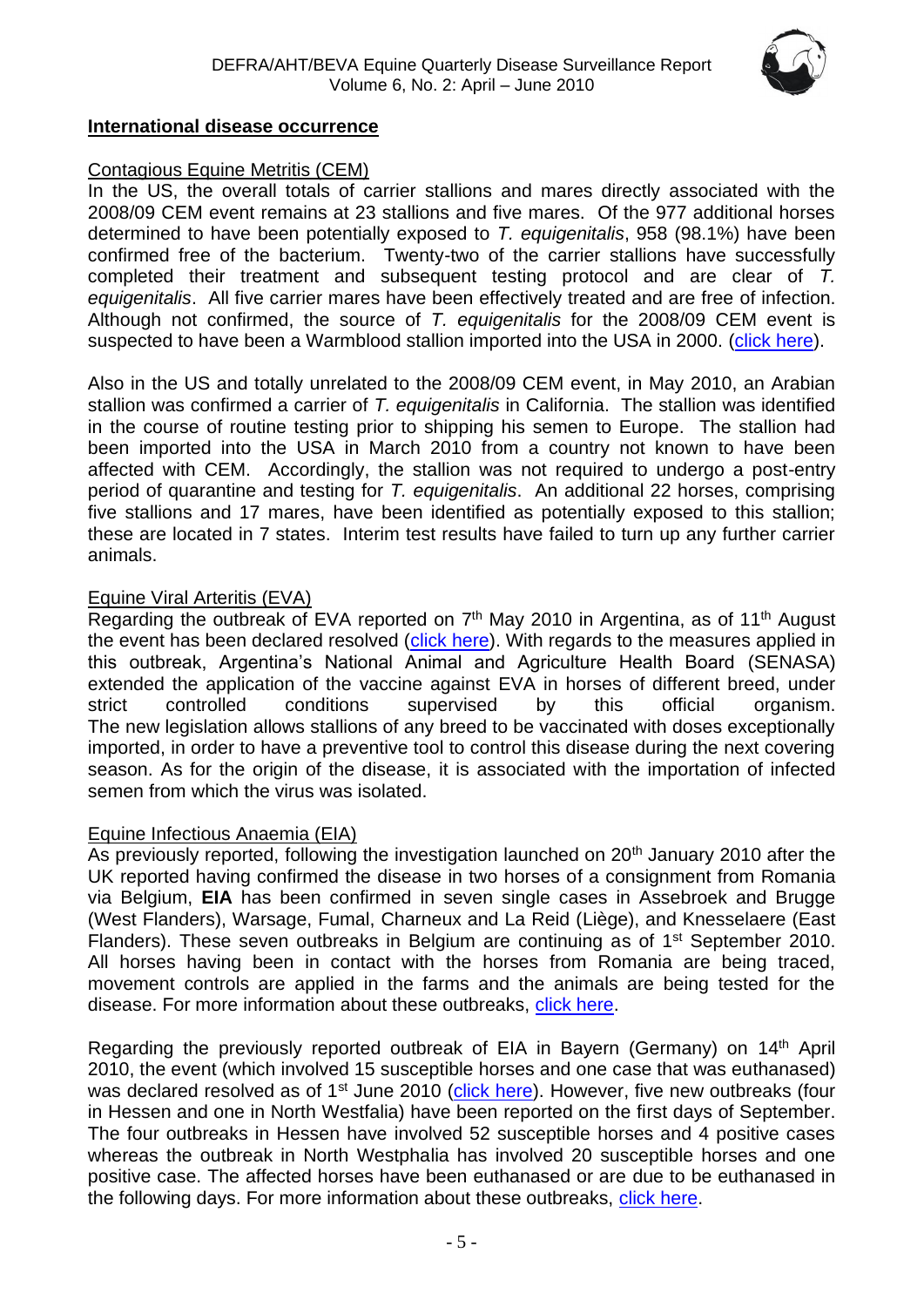

As reported last quarter, two outbreaks of Equine Infectious Anaemia were reported respectively in March 2010 in the provinces of Montcaret and Prigonrieux, France. Regarding the outbreak in Moncaret, the positive horse was euthanased on  $12<sup>th</sup>$  March 2010 and the remaining 28 horses in the premises were isolated and screened monthly by the Agar Gel Immunodiffusion Assay (AGID); all of them were negative. Restrictions were lifted and the event was considered resolved as of  $6<sup>th</sup>$  July 2010. Overall the management of this outbreak and of the equides with an epidemiological link led to place 58 equides under surveillance and to carry out 228 screenings. The outbreak in Prigonrieux (Dordogne) reported on 30th March 2010 is continuing and has involved 21 susceptible horses and 2 cases up to date. There have been two new EIA outbreaks reported in France: one in Lot et Garonne and one in Nord. The outbreak in Lot et Garonne was reported on 25<sup>th</sup> August and has involved one case of EIA in an 11 year-old French Trotter breeding mare. This new outbreak is epidemiologically related to the index outbreak confirmed on 3rd March 2010 in Dordogne since the affected mare was born and held for several years in a farm in Prigonrieux, Dordogne before being introduced to the premises in Lot et Garonne in July. The outbreak in Nord was reported on 3<sup>rd</sup> September and has involved three positive mares which had been imported from Romania and are isolated at the moment; they are due to be euthanased in the following days. None of the positive cases showed clinical signs and were tested as part of an epidemiological investigation involving horses imported from Romania. Both outbreaks are continuing at the moment, restrictions have been placed and an epidemiological investigation is ongoing. For more information about the EIA outbreaks in France, [click here](http://www.oie.int/wahis/public.php?page=single_report&pop=1&reportid=9665) and [here.](http://www.respe.net/alerteall)

Finally, on the 2<sup>nd</sup> July 2010 EIA was reported in a horse in Western Macedonia and Thrace, Greece. There are three susceptible horses in the premises and no information regarding the age, gender or breed of the affected horse have been reported. Investigations are ongoing. For more information about this outbreak, [click here.](http://www.oie.int/wahis/public.php?page=single_report&pop=1&reportid=9495)

# Control measures – Imports

As of 1<sup>st</sup> July 2010 the UK and other EU Member States have amended their EIA control measures. It has been established in the new UK post-import rules that, during the high risk period for EIA (May to September), all known consignments of four or more horses from any other Member States (excluding those moved under the TPA) will be subjected to risk based checks for compliance purposes by the Animal Health Agency. In addition, all equidae found to have originated in or spent a significant period of time in Romania or Italy during the past 12 months will be placed under movement restriction pending receipt of negative blood tests for EIA. For more information about the protective measures adopted by the UK and EU, click [here](http://www.beva.org.uk/news/view/36) and [here.](http://eur-lex.europa.eu/LexUriServ/LexUriServ.do?uri=OJ:L:2010:155:0048:0053:EN:PDF)

As of  $27<sup>th</sup>$  August 2010, the Imports Team at Defra has published the revised EU legislation of the imports of horses and semen from Egypt into the EU. At the Standing Committee on the Food Chain and Animal Health (SCOFCAH), on 14<sup>th</sup> July 2010 it was agreed that the temporary admission, the re-entry after temporary export and the import into the EU of registered horses and the import of semen from equides from Egypt should be suspended under [Commission Decision 2010/463/EU.](http://eur-lex.europa.eu/LexUriServ/LexUriServ.do?uri=OJ:L:2010:220:0074:0075:EN:PDF)

### Equine Piroplasmosis

Regarding the **Equine Piroplasmosis (EP)** outbreaks in the US, extensive follow-up tracing and testing of horses for evidence of EP infection continues in a number of states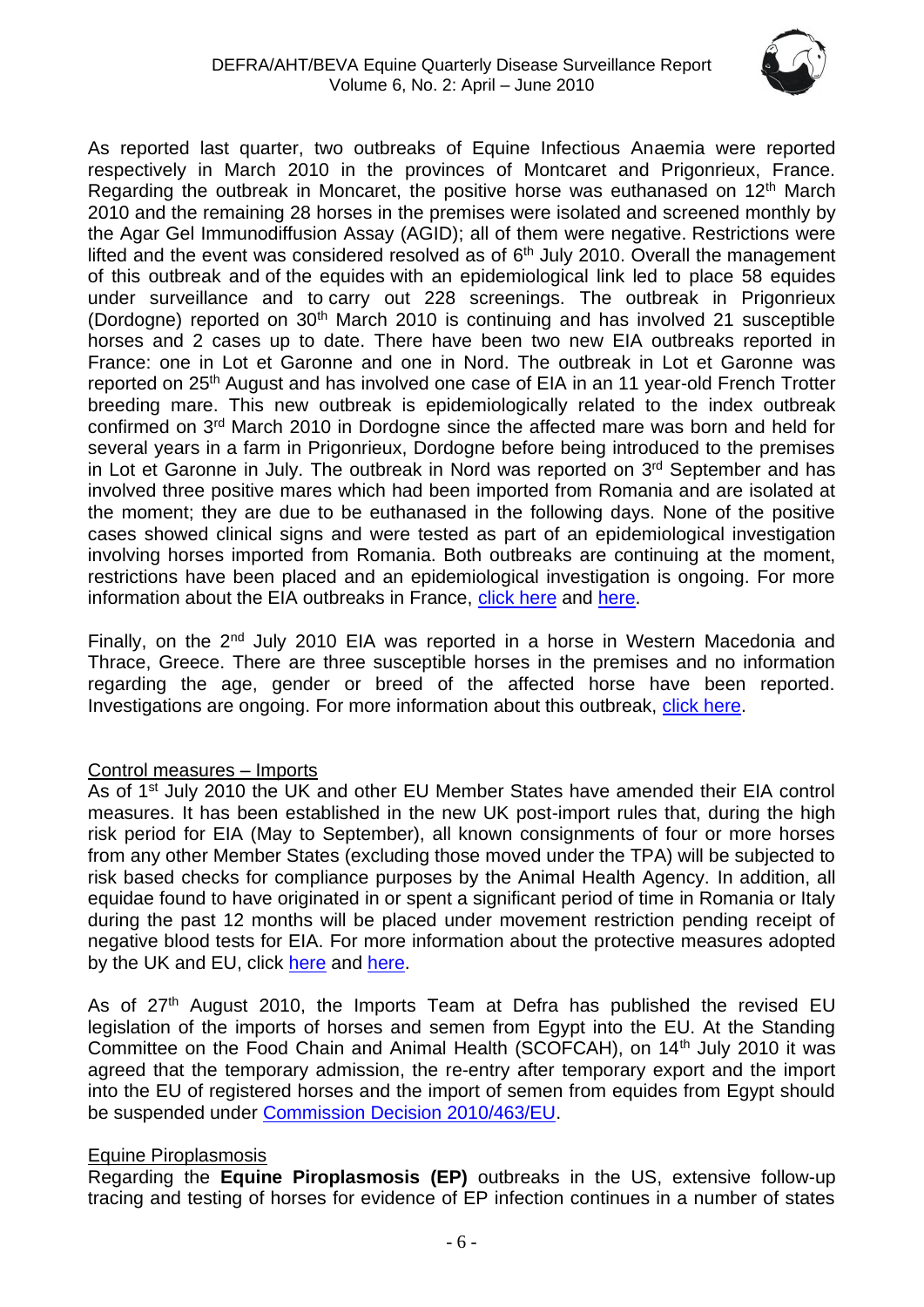

as a consequence of the finding of widespread *Theileria* (*Babesia*) *equi* infection on a large ranch in Southern Texas in 2009. Apart from the 292 positive horses originally detected on the index premises, trace-back positive horses from that ranch were identified in some 16 states including Texas. Interstate movement testing and voluntary testing for entry to racetracks has turned up an additional 28 *T. equi* seropositive horses in Texas unrelated to the index ranch, some imported from EP endemic countries whereas 19 were former Quarter Horse (QH) racehorses. Furthermore, 10 *T. equi* seropositive QH racehorses have been confirmed on a premises in Georgia, with extensive connections with Mexico. New Mexico has reported finding 19 *T. equi* QH racehorses and two *B. caballi* QH as part of a racetrack pre-entry testing program. A significant number of the seropositive horses (16) have been euthanized. Limited numbers of *T. equi* seropositive horses have also been detected in California, Florida, Colorado, Oklahoma, Ohio and Massachusetts, some with histories of having been imported from known EP endemic countries. [Click here](http://www.oie.int/wahis/public.php?page=disease_immediate_summary&disease_type=Terrestrial&disease_id=61) for more information about the EP situation in the US.

#### Vesicular Stomatitis

Regarding the outbreak of **vesicular stomatitis virus** (VS) reported on 27<sup>th</sup> May 2010 in Arizona (USA), [\(click here\)](http://www.oie.int/wahis/public.php?page=single_report&pop=1&reportid=9471) the USDA Animal Plant Health Inspection Service (APHIS) and the Arizona Department of Agriculture conducted a comprehensive epidemiological investigation of the event. There are currently no vesicular stomatitis virus-positive premises in Arizona, or any other State. Individual premises quarantines were released 21 days after lesions of all infected animals on the premises had healed; the last vesicular stomatitis positive premises was released from quarantine on  $2<sup>nd</sup>$  July 2010 when this event was declared resolved.

#### **Glanders**

Regarding the outbreak of Glanders in Bahrain, as reported by the OIE reference laboratory (CVRL), the situation as of September 2010 is currently the following: There have been 2 outbreaks reported, one of which was declared resolved as of 30th April. 124 equines have tested positive and 3 tested dubious by the Complement Fixation (CF) test. There have been no donkeys involved in this outbreak, but *Burkholderia mallei* was isolated from a dromedary after it showed glanderous clinical signs with severe nasal discharge; two further dromedaries have tested positive. Testing and culling policy continues.

As already reported last quarter, Glanders was confirmed in a horse in a university veterinary hospital in Brasilia, Brazil on 21<sup>st</sup> April 2010. Since the first serological result was obtained, the Official Veterinary Service began investigations and examined all animals having had any contact with the affected animal; all were negative and, up to date, no animal shows clinical signs of the disease. The outbreak is ongoing and the Official Veterinary Service conducts the health surveillance and investigations needed to identify the source or origin of the disease.

### Hendra Virus

As reported last quarter, on  $20<sup>th</sup>$  May 2010 a horse was confirmed to be positive for Hendra Virus in Queensland, Australia; subsequently it was euthanased. As reported by Queensland Health, there is no indication of infection in any of the people on the property where the horse was kept. Even though there was another horse living in the adjoining property, it was not believed to be under threat; as of  $9<sup>th</sup>$  June 2010, this neighbouring horse has tested clear for the disease. The source of infection is still unknown; generally it is accepted that horses become infected by fruit bats, and there was a fruit bat colony in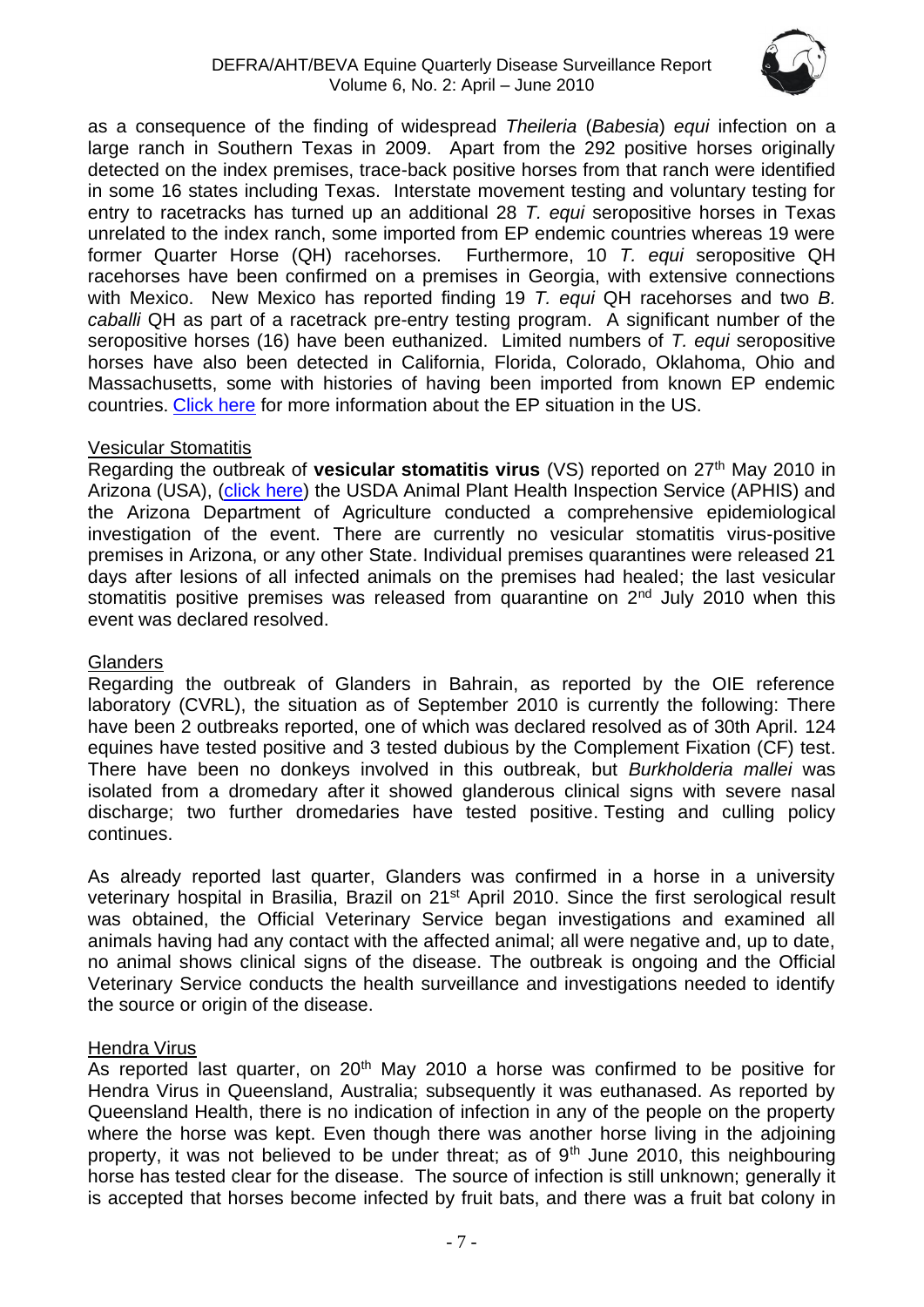

the area. As of  $25<sup>th</sup>$  June the premises where the horse was diagnosed of Hendra Virus has been given the all clear; subsequently quarantine and restrictions have been lifted. For more information about this outbreak, [click here.](http://www.promedmail.org/pls/apex/wwv_flow.accept)

# Eastern Equine Encephalomyelitis (EEE)

As of 31<sup>st</sup> August 2010, the number of confirmed cases of EEE in the US continues to rise, with an increase of 19 new cases confirmed in equids in the past week. The highest number of equine cases recorded so far this year of the current national total of 151 cases has been in Florida (83). This is followed by 26 cases in Michigan, 18 in Mississippi, 7 in Georgia, 6 in Alabama, 4 in Massachusetts and 1 or 2 cases in each of New Hampshire, New York, North Carolina, South Carolina, Texas and Virginia (where the only affected horse received an initial vaccination and a booster for EEE in the fall of 2009, as well as a booster in May of 2010).

### West Nile Virus (WNV)

On 17<sup>th</sup> August 2010 16 outbreaks of WNV were reported in the Centre region of Morocco. Since then, 7 other outbreaks have been reported in the Centre and North-West regions involving a total of 173 susceptible horses and 24 cases (8 of them dead). All the outbreaks (23) are continuing as of 1<sup>st</sup> September 2010. For more information, [click here.](http://www.oie.int/wahis/public.php?page=single_report&pop=1&reportid=9679)

As of 27<sup>th</sup> August 2010 WNV has been reported for the first time in Greece [\(click here](http://www.oie.int/wahis/public.php?page=single_report&pop=1&reportid=9642) for more information). There are five outbreaks ongoing at the moment in Central Macedonia involving 18 susceptible equidae and 6 cases in total; no deaths have been reported up to date. Movement restrictions inside the country have been placed and the affected animals are receiving supportive treatment. It is worth mentioning that between early July and 22<sup>nd</sup> August 2010, 81 cases of West Nile neuroinvasive disease in humans were reported in the region of Central Macedonia, northern Greece. For more information about human cases of WNV in Greece, [click here.](http://www.eurosurveillance.org/ViewArticle.aspx?ArticleId=19644)

On 7<sup>th</sup> September 2010 WNV has also been reported in Sicilia, Italy. There are four outbreaks ongoing at the moment, involving eight susceptible horses, four clinical cases and a destroyed horse. The source of infection is still unknown, investigations are ongoing. For more information, [click here.](http://www.oie.int/wahis/public.php?page=single_report&pop=1&reportid=9680)

Finally, on 10<sup>th</sup> September 2010 the OIE has reported the first occurrence of West Nile Virus (WNV) in equids in Spain. Two outbreaks involving two single cases and a total of seven susceptible horses have been reported in Cadiz, Andalusia. Restrictions have been placed and the affected animals are receiving supportive treatment. Investigations are ongoing.

# **Focus articles**

In this report we are pleased to include two focus articles. Following the outbreak of Equine Viral Arteritis (EVA) in the UK, in our first focus article Richard Newton and Fatima Cruz from the AHT give an overview on the current and future approaches to EVA control.

In our second focus article Dr. Hanspeter Meier from the Vetsuisse Faculty, University of Berne, Switzerland has prepared a review on Contagious Equine Metritis (CEM) in non-Thoroughbreds in mainland Europe.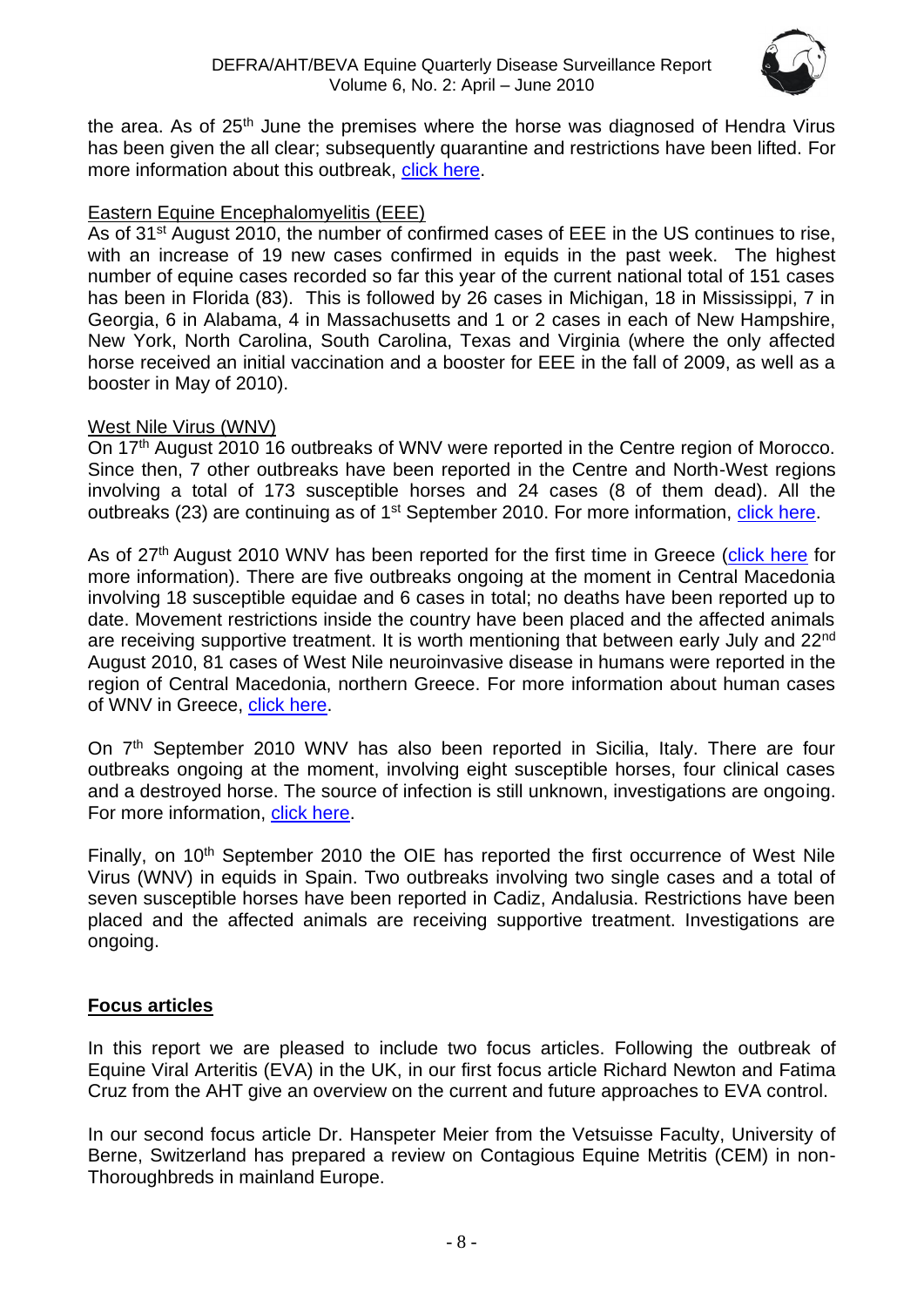

We reiterate that the views expressed in these focus articles are the authors' own and should not be interpreted as official statements of Defra, BEVA or the AHT.

Access to all of the equine disease surveillance reports can be made on a dedicated page on the Animal Health Trust website at [http://www.aht.org.uk/equine\\_disease.html](http://www.aht.org.uk/equine_disease.html) or via the BEVA and Defra websites:

<http://www.beva.org.uk/>

<http://www.defra.gov.uk/foodfarm/farmanimal/diseases/vetsurveillance/reports/listing.htm>

We would remind readers and their colleagues that a form is available on the AHT website for registration to receive reports free of charge, via e-mail, on a quarterly basis. The link for this registration form is available via

[http://www.aht.org.uk/equine\\_disease\\_registration.html.](http://www.aht.org.uk/equine_disease_registration.html)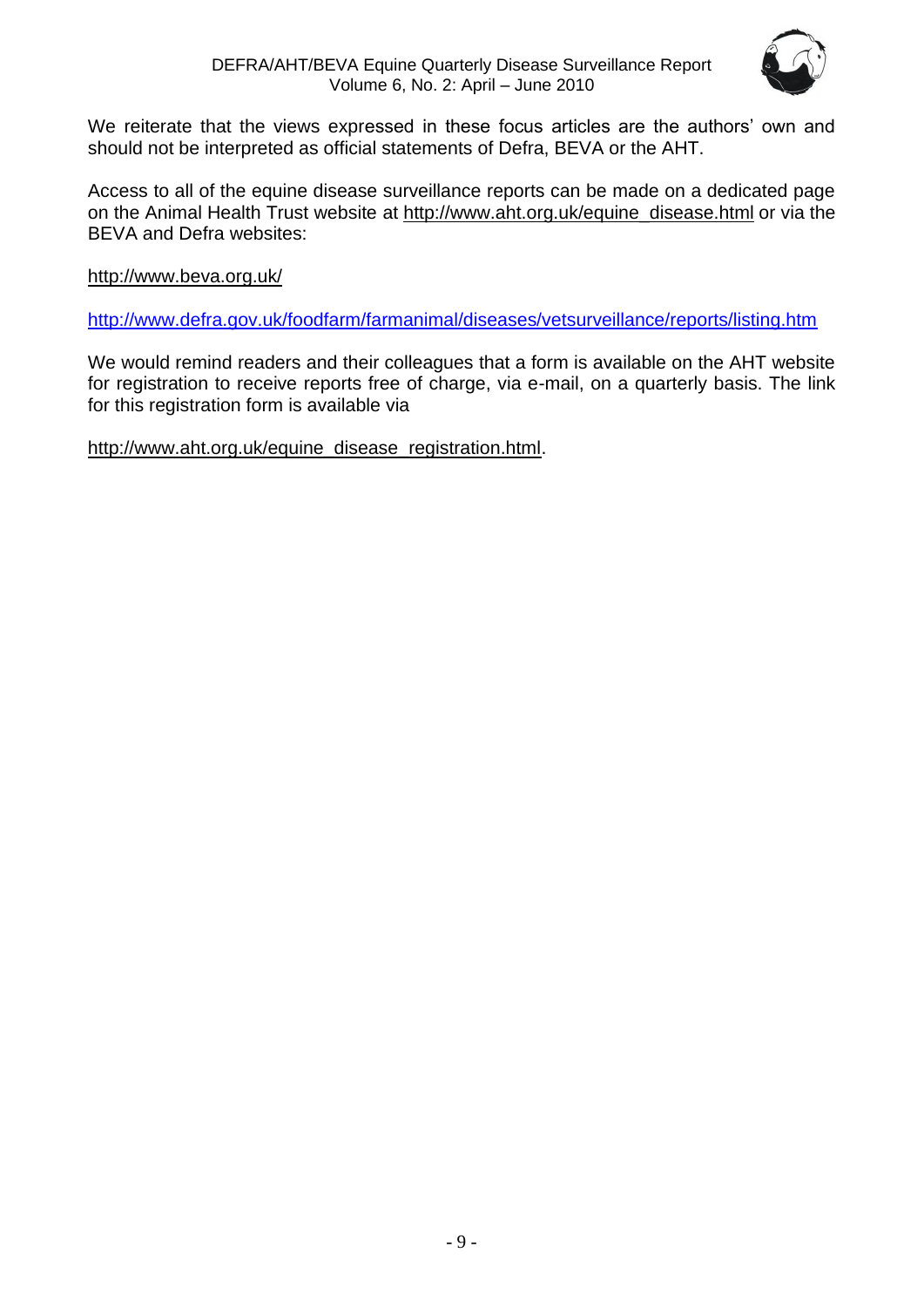

# **Virology Disease Report for the Second Quarter of 2010**

<span id="page-9-0"></span>The results of virological testing for April to June 2010 are summarised in Table 1 and include data relating to Equine Viral Arteritis (EVA), Equine Infectious Anaemia (EIA) and West Nile Virus (WNV) from the Veterinary Laboratories Agency (VLA), Weybridge. The sample population for the VLA is different from that for the other contributing laboratories, as the VLA's tests are principally in relation to international trade (EVA and EIA). VLA now provides testing for WNV as part of clinical work up of neurological cases on specific request and provided the local DVM has been informed.

|                          | <b>Number of</b>      | <b>Number Positive</b> | <b>Number of</b><br><b>Contributing</b> |
|--------------------------|-----------------------|------------------------|-----------------------------------------|
|                          | <b>Samples Tested</b> |                        | <b>Laboratories</b>                     |
| <b>Serological Tests</b> |                       |                        |                                         |
| <b>EVA ELISA</b>         | 2441                  | $62*$                  | 4                                       |
| <b>EVA VN</b>            | 1196                  | $34*$                  | 3                                       |
| <b>VLA EVA VN</b>        | 352                   | $21*$                  | 1                                       |
| EHV-1/-4 CF test         | 469                   | $12*$                  | 1                                       |
| EHV-3 VN test            | 13                    | 1                      | 1                                       |
| ERV-A/-B CF test         | 184                   | $4^*$                  | 1                                       |
| Influenza HI test        | 217                   | $11*$                  | 1                                       |
| EIA (Coggins)            | 790                   | $\Omega$               | 3                                       |
| <b>EIA ELISA</b>         | 925                   | $\Omega$               | 3                                       |
| VLA EIA (Coggins)        | 617                   | 9                      | 1                                       |
| <b>VLA WNV (PRNT)</b>    | 0                     | 0                      | 1                                       |
| <b>Virus Detection</b>   |                       |                        |                                         |
| <b>EHV-1/-4 PCR</b>      | 124                   | 16                     | $\overline{2}$                          |
| <b>EHV-2/-5 PCR</b>      | 8                     | 5                      | 1                                       |
| Influenza NP ELISA**     | 149                   | 10                     |                                         |
| Influenza Directigen     | 37                    | $\Omega$               |                                         |
| Influenza VI in eggs     | $\Omega$              | $\Omega$               |                                         |
| EHV VI                   | 128                   | 22                     |                                         |
| <b>EVA VI/PCR</b>        | 3                     | 0                      |                                         |
| <b>VLA EVA VI/PCR</b>    | 28                    | $\Omega$               |                                         |
| Rotavirus                | 156                   | 70                     | 8                                       |

#### **Table 1: Diagnostic virology sample throughput and positive results for the second quarter 2010**

ELISA = enzyme-linked immunosorbent assay, VN = virus neutralisation, VLA = Veterinary Laboratories Agency, CF = complement fixation,

 $H =$  haemagglutination inhibition, Coggins = agar gel immuno diffusion test, PCR = polymerase chain reaction, NP = nucleoprotein,

VI = virus isolation, EVA = equine viral arteritis, EHV = equine herpes virus, ERV = equine rhinitis virus, EIA = equine infectious anaemia

# = Seropositives include vaccinated stallions, \* = Diagnosed positive on basis of seroconversion between paired sera

\*\* = The relatively high number of NP ELISA tests performed is largely due to requirements for international equine movement. All horses travelling to Australia must now have 2 NP ELISA tests performed prior to travel. The figures above include tests performed for international trade purposes.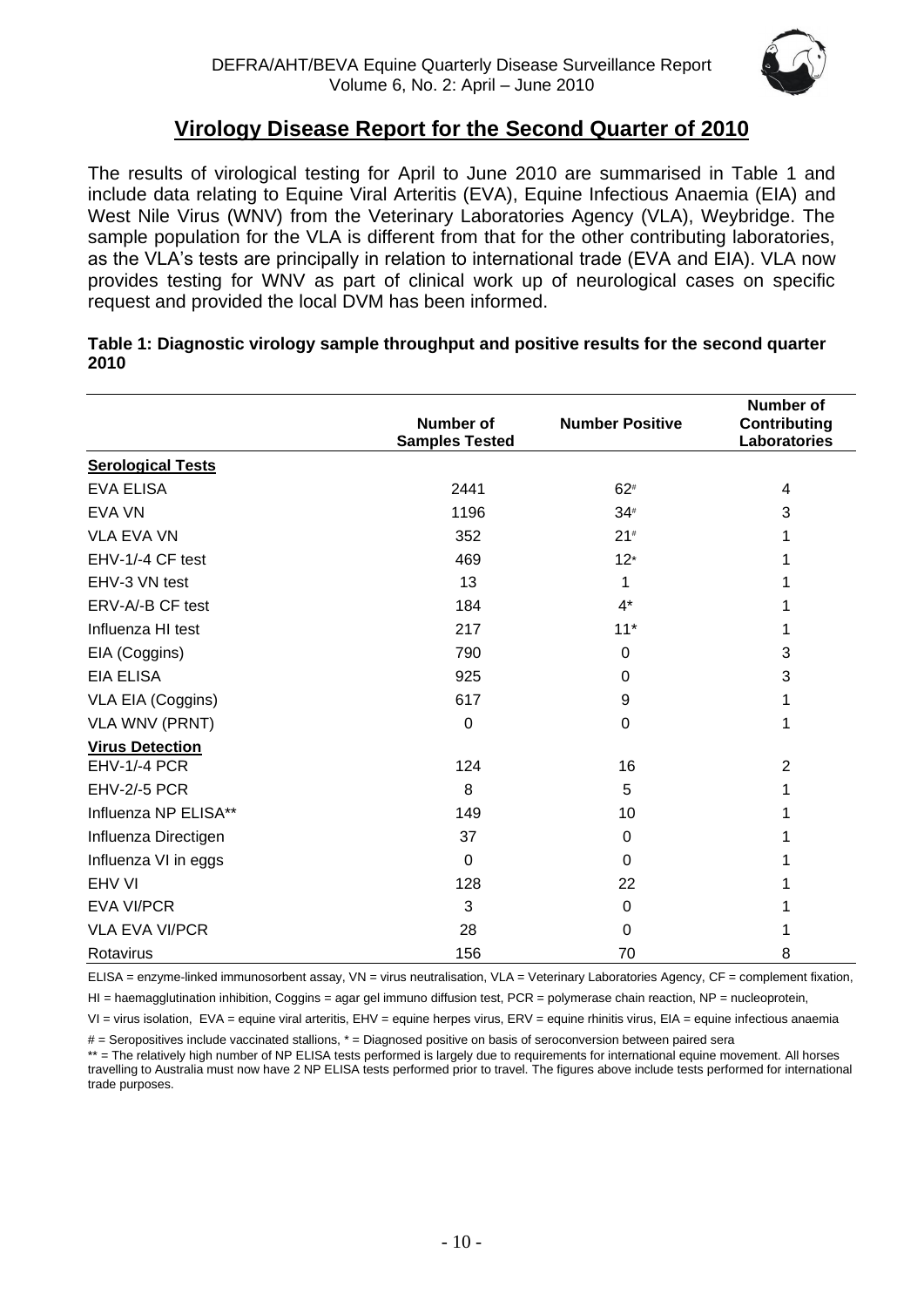

Of the 21 EVA VN positives detected by the VLA, 9 were samples for private testing, 5 were serum samples from stallions for artificial insemination (AI) certification, 3 were export samples, 2 samples were submitted for diagnosis and 2 samples were from imported horses. The 28 semen samples received for EVA testing were all negative on virus isolation and RT-PCR.

The 617 agar gel immuno diffusion tests for EIA (AGID; Coggins) were conducted for international trade purposes. Two samples were positive and seven samples were weak positives (all nine positives were samples tested for international trade purposes).

### <span id="page-10-0"></span>**Virological Diagnoses for the Second Quarter of 2010**

# **Equine Infectious Anaemia (EIA)**

As previously reported, the outbreak of EIA that started on 19<sup>th</sup> January 2010 in the UK involved two positive horses in Wiltshire (England), following importation from Belgium having previously originated from Romania. As of 30<sup>th</sup> April 2010 all remaining horses on the infected premises were tested with negative results, and no further cases were reported. The OIE declared this event resolved.

# **EHV-1 Abortion**

An outbreak of EHV-1 causing two abortions and a neonatal death was reported on 6<sup>th</sup> April in a Thoroughbred Stud. EHV-1 was confirmed by PCR and virus isolation on placenta and fetal tissues in two aborted fetuses and a dead newborn foal. Restrictions were put in place in accordance with the recommendations of the HBLB Codes of Practice and serological screening of the whole population in the stud by means of paired serology showed no evidence of viral activity within the in-contacts. There were no further cases reported and restrictions were lifted a month after the first incident.

Seven single cases of EHV-1 abortions have been reported in this quarter. Two of these mares were Thoroughbred whereas one mare was a Warmblood and another mare was a Lusitano. The breed wasn't disclosed for the rest of the cases. EHV-1 was diagnosed by PCR and Virus Isolation in placenta and/or fetal tissues.

### **EHV-1 Paralytic disease**

In a private yard with two horses, a horse with ataxia showed a seroconversion to EHV-1; however EHV-1 could not be isolated from a nasopharyngeal swab in either the affected horse or the in-contact. The in-contact, which did not show any clinical signs, showed stable low titres when tested by serology.

EHV-1 was isolated from a nasopharyngeal swab in a horse showing hindlimb and forelimb ataxia, flaccid penis, and bladder paralysis with urine overflow. The horse was resident in a private yard with other 4 in-contact horses, none of them showing clinical signs. All the in-contacts in the yard tested negative for virus isolation on both nasopharyngeal swab and heparinised blood. Paired serology in the affected horse showed stable high titres for both EHV-1 and EHV-4 whereas two in-contacts showed seroconversions to both EHV-1 and EHV-4 and the remaining two in-contacts showed stable low titres. The affected horse was taken to a vet practice before being diagnosed where it was in contact with a horse that tested negative on both nasopharyngeal swab and serology. No further cases were reported and restrictions were lifted after the affected horse tested negative for virus isolation on a nasopharyngeal swab.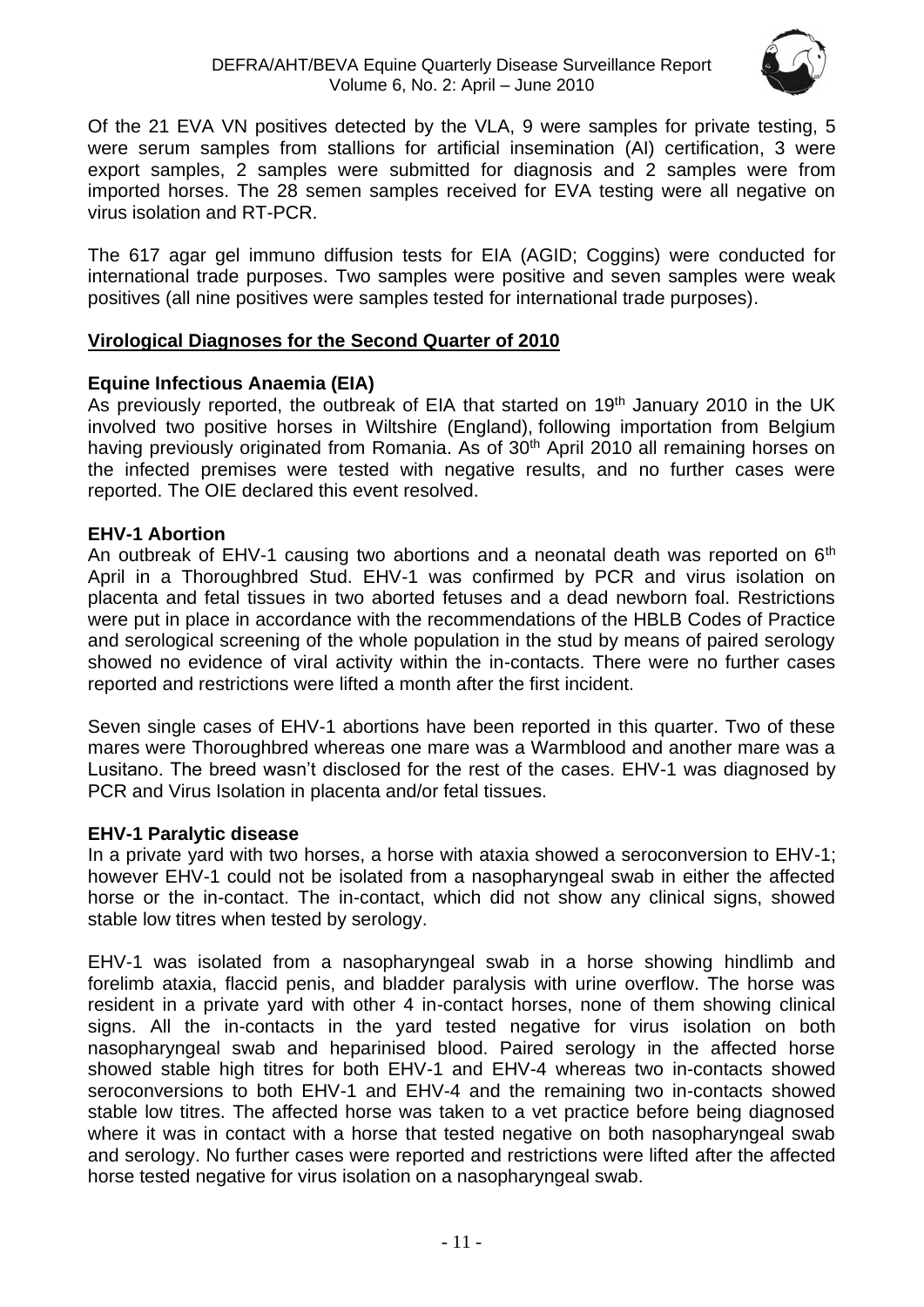

# **EHV-3**

One horse showed a seroconversion to EHV-3 on the virus neutralization (VN) test. No further information could be obtained regarding this case.

Two mares were diagnosed of Equine Coital Exantema (EHV-3 infection) by virus isolation on genital swabs. Both mares had clinical signs and tested positive on the VN test.

# **EHV-4 Respiratory infection**

EHV-4 was isolated from a nasopharyngeal swab in a 4 year-old gelding which showed respiratory signs.

# **EHV-4 Abortion**

EHV-4 was confirmed by PCR on placenta in a mare following abortion. No further information could be obtained regarding this case.

# **Equine Influenza**

Three outbreaks of equine influenza were reported in this quarter.

# Outbreak descriptions:

On 11th May 2010 equine influenza (EI) was confirmed as the cause of a large outbreak of respiratory disease on a single premises in Lincolnshire, England. The outbreak affected more than 180 non-vaccinated horses, ponies and donkeys of different breeds among 274 animals on the premises. Clinical signs were typical and very rapidly spreading and included pyrexia, nasal discharge and characteristic harsh, dry cough. Diagnosis was confirmed by the Animal Health Trust on the basis of positive nucleoprotein (NP) ELISA on multiple nasopharyngeal swabs. There was no policy for influenza vaccination on the premises and serology by haemagglutination inhibition (HI) in the positive cases showed that these horses were not vaccinated.

On 21st May 2010 equine influenza was diagnosed in a 13 year-old un-vaccinated horse in Shropshire, UK. Diagnosis was confirmed by the Animal Health Trust on the basis of positive nucleoprotein (NP) ELISA on a nasopharyngeal swab. The affected horse was resident in a private yard with 4 horses in total. Three horses were reported as affected; clinical signs included pyrexia, nasal discharge and cough. None of the horses in the yard had been vaccinated for EI in the past 4 years. The source of infection is still unknown; however there were no recent arrivals in the yard.

On 7<sup>th</sup> June 2010 equine influenza was diagnosed in three horses in a yard in Surrey, UK. Diagnosis was confirmed by the Animal Health Trust on the basis of positive nucleoprotein (NP) ELISA on a nasopharyngeal swab. There were 8 horses in the premises and most of them were affected; clinical signs included pyrexia, nasal discharge and cough. One of the positive cases was vaccinated for EI in February 2010 whereas the other two positives had never been vaccinated. The source of infection was believed to have been a horse that arrived to the yard a week before the onset of the outbreak; this horse was showing signs when it first arrived on the premises but the NP ELISA was negative when tested along with the other three positives.

# Equine influenza virus characterisation

Genetic characterisation of the isolates obtained from the outbreaks in Lincolnshire, Shropshire and Surrey belonged to Florida sublineage clade 2 of the American lineage of H3N8 equine influenza virus.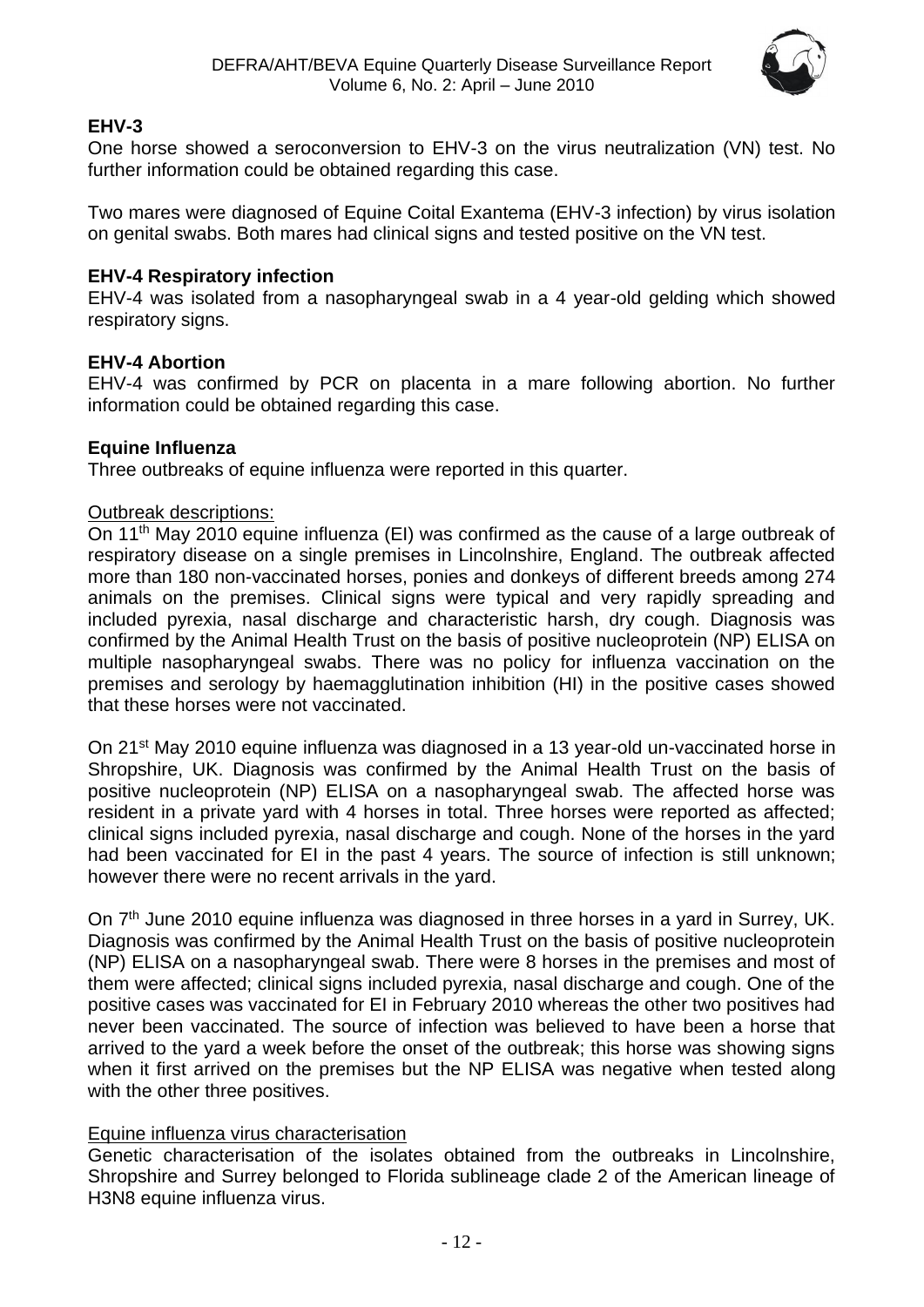

# <span id="page-12-0"></span>**Focus Article: Current and future approaches to EVA control**

**Richard Newton, BVSc, MSc, PhD, DLSHTM, DipECVPH, FRCVS, Animal Health Trust; in collaboration with Fatima Cruz, DVM, MRCVS, MPhil, Animal Health Trust.** 

#### **Introduction:**

Following the outbreak of Equine Viral Arteritis (EVA) reported in Ireland and Argentina in May 2010 and the recently reported outbreak in the UK in August 2010, the aim of this focus article is to give an overview on the epidemiological features of this disease and the current and new approaches to its prevention.

#### **EVA epidemiology:**

EVA can be transmitted either venereally from a stallion with infected semen through natural covering or artificial insemination (AI) or through the respiratory route through close contact between horses. After initial infection, most animals excrete virus in all bodily secretions, including semen, nasal and ocular discharges, urine and faeces for up to three weeks. After this time, the virus is cleared by the immune system, with the important exception of the accessory sex glands in stallions. The majority of infected stallions can shed the virus for 2-5 weeks (short-term shedders) or for many years (long-term shedders); approximately 30% of infected stallions are long-term shedders.

Shedding stallions and chilled semen are the most common ways that infection spreads long distances and across international borders; the recent outbreaks in Argentina, Ireland and the UK support this fact. In the UK it has been recognized that importation of shedding stallions (or their semen) poses the biggest risk of EVA. Although respiratory spread of EAV infection contributes to infectious transmission in some outbreaks, infected horses are usually only potentially infectious to other animals for several weeks and close contact is usually required.

The fact that EVA is subclinical (i.e. animals do not show obvious clinical signs) in a significant proportion of infections has led to the attitude in some quarters that the need for control of EVA is unnecessary and financially unjustified; however, subclinically infected horses are still able to transmit the infection to other animals with which they are in contact.

#### **Current approaches to EVA control: the UK model**

The annually updated Horserace Betting Levy Board Code of Practice (available online at [http://www.hblb.org.uk/\)](http://www.hblb.org.uk/) continues to be the practical means by which prevention of EVA is implemented in the UK and some other parts of Europe, which is done particularly but not exclusively by the Thoroughbred breeding industry. This is based on annual pre-breeding serological screening of both stallions and mares and use of a killed vaccine (Artervac; Fort Dodge Animal Health) in stallions only.

In the event that EVA is confirmed, the Code of Practice recommends that the local Divisional Veterinary Manager of the Department for the Environment, Food and Rural Affairs (DEFRA) be immediately notified in accordance with The EVA Order 1995 (available online at http://www.opsi.gov.uk/si/si1995/Uksi\_19951755\_en\_1.htm). In addition, all movements and [http://www.opsi.gov.uk/si/si1995/Uksi\\_19951755\\_en\\_1.htm\)](http://www.opsi.gov.uk/si/si1995/Uksi_19951755_en_1.htm). breeding is stopped, all cases and contacts are traced, sampled and isolated and all other horses on the affected premises are screened and grouped according to infectious status. It is also important that good communication exists between interested parties including premises that have received animals (and semen if relevant) from the infected stud, those that are due to send animals and the breeder's association. Testing and screening should continue on all possible affected premises until the end of the outbreak, seropositive animals and pregnant mares should be isolated for four weeks after first sampling and stallions must have their shedding status investigated.

**Current vaccination strategies in control of EVA:**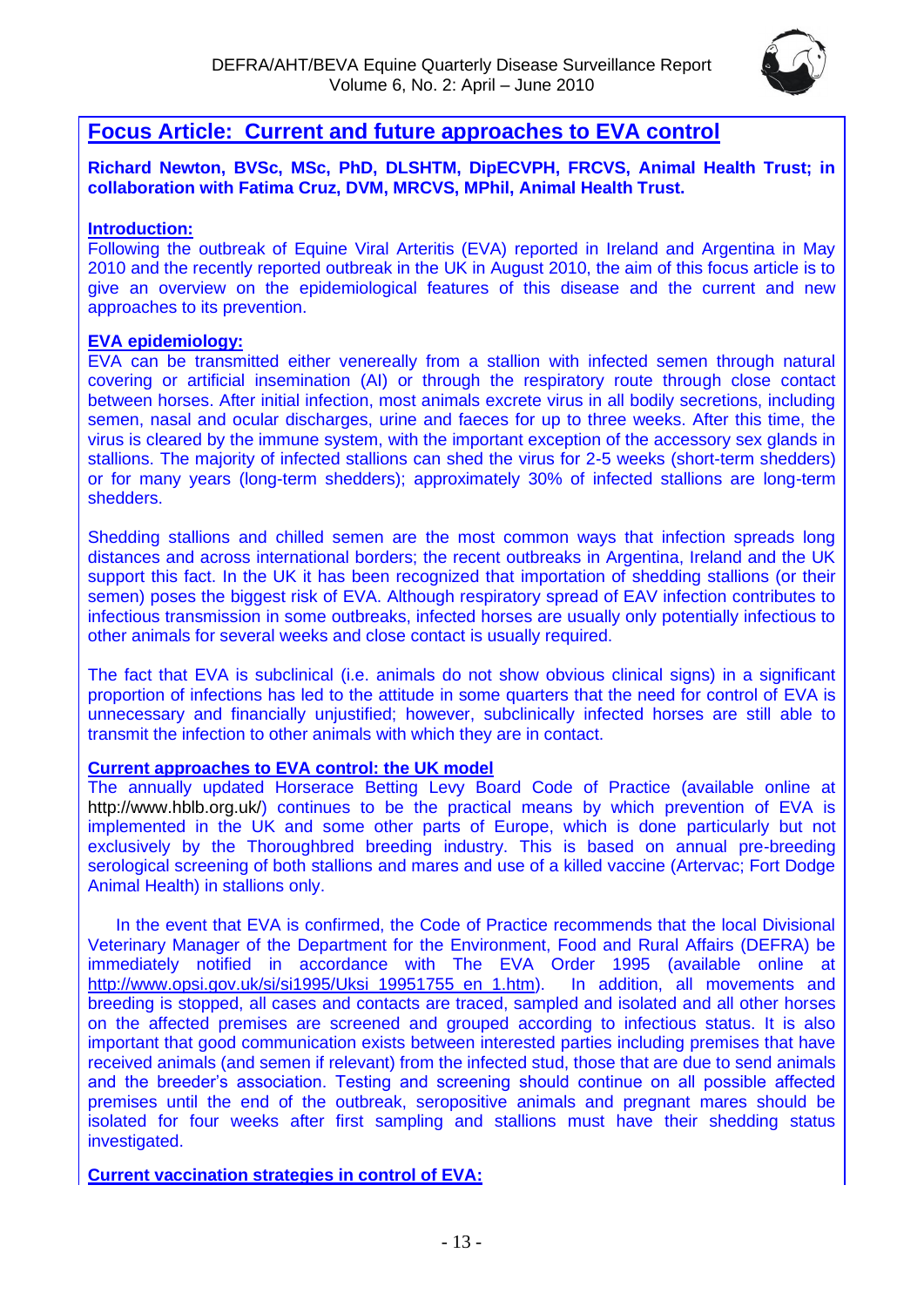

Vaccination strategies for EVA are based on use of formalin inactivated and live attenuated (also referred to as modified live) vaccines, with a geographical split in their use between Europe and Japan (inactivated) and North America (live attenuated).

Following the outbreak in the UK in 1993, a formalin inactivated vaccine (Artervac; Fort Dodge Animal Health) has been in use. In order to provide protection from the commercially devastating effects that long term EAV shedding would incur, vaccination has almost exclusively been restricted to breeding stallions, with the majority of Thoroughbred stallions receiving vaccine. The decision not to adopt EAV vaccination among breeding mares, in which the carrier state does not occur, in combination with requirements for routine pre-breeding serological screening has effectively provided a sentinel population in which on-going surveillance for new EVA subclinical infections can be conducted.

#### **Future approaches regarding vaccination strategies in control of EVA:**

Sero-surveillance of stallions vaccinated using Artervac conducted at the Animal Health Trust (J. Cardwell personal communication) demonstrates that to achieve and maintain levels of immunity required to protect against developing semen shedding, stallions require several boosters in addition to the two or three dose primary course (Figure 1). This indicates that many first season Thoroughbred sires are probably inadequately protected against EVA infection by use of killed vaccine. This could be overcome in by vaccination and subsequent boosting of potential stallions whilst they are still racing.

*Figure 1: EAV VN serological status of 108 stallions measured between 320 and 400 days after last vaccination using a killed virus vaccine: a) log<sup>10</sup> titre vs number of previous boosters and b) proportion with protective titres (>1.9 log10) vs number of previous boosters* 



I In the UK, the vaccine can be used in all horses and ponies over nine months of age. Veterinary surgeons and horse owners should be aware that the current datasheet requirement for the only inactivated EVA vaccine used in Europe presently is for **6 monthly boosters** and NOT 12 monthly (annual) boosters as was previously the case for this vaccine. This has been the case since April 2005, when the vaccine was granted a full licence by the Veterinary Medicines Directorate. Noncompliance with this booster interval requirement may necessitate investigation of the viral shedding status of stallions by Defra under the Equine Viral Arteritis Order 1995. It is important to note that vaccinated horses will become seropositive and this cannot be distinguished from true infection; therefore horses should be blood tested before vaccination to show that they are likely to be free of infection at the time of vaccination.

Some concern exists for both types of vaccines (formalin inactivated and live attenuated) regarding absence of their ready differentiation from natural infection and as such future marker vaccines based on a range of technology such as subunits, DNA or viral vectors would be useful, especially if they provided rapid onset and long lasting immunity.

Ideally, the model adopted by the Thoroughbred breeding industry in the UK and across Europe should be expanded to other breeds. However and unfortunately, it is only when outbreaks of clinically and financially significant EVA and constraints on national and international travel and trade occur that the attitude towards EVA control actually changes.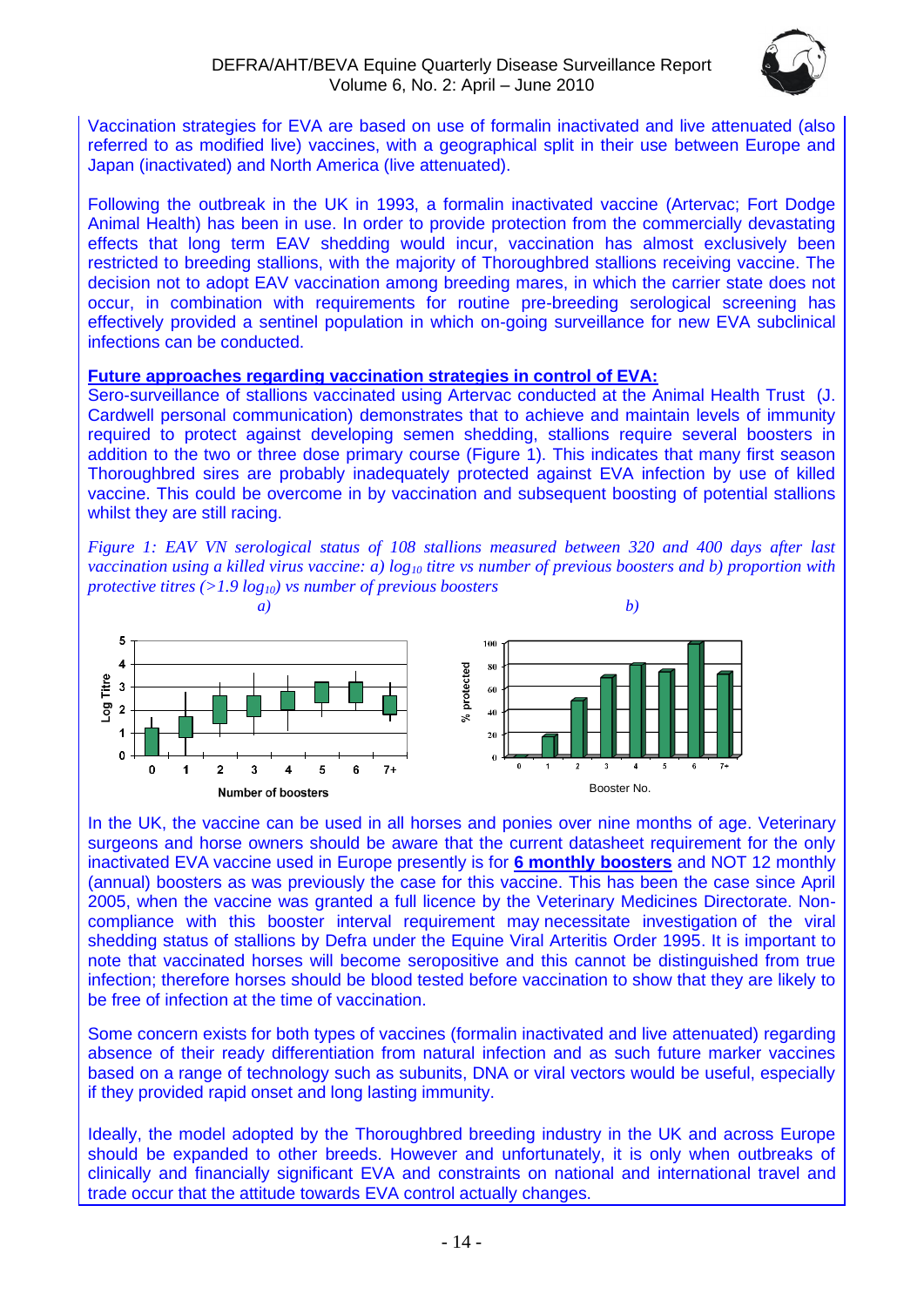

# **Bacteriology Disease Report for the Second Quarter 2010**

<span id="page-14-0"></span>A summary of the diagnostic bacteriology testing undertaken by different contributing laboratories is presented in Table 2. For contagious equine metritis (CEM) 24 of 28 HBLB approved laboratories in the UK contributed data.

## VLA CEMO Data for the period April to June 2010

We are again pleased to include data relating to CEM testing from the Veterinary Laboratories Agency (VLA), in this quarterly report. The sample population for the VLA is different from that for the other contributing laboratories as the VLA tests are principally in relation to international trade and/or outbreak investigations.

### **Strangles**

Strangles remains endemic in the UK, especially among parts of the non-Thoroughbred horse population. Diagnoses are confirmed in the UK based on traditional culture of *S. equi* and qPCR on respiratory samples and/or seroconversion using a serological ELISA.

#### **Table 2: Diagnostic bacteriology sample throughput and positive results for the second quarter 2010**

|                                              | <b>Number of</b> | <b>Number</b>   | <b>Number of</b>    |
|----------------------------------------------|------------------|-----------------|---------------------|
|                                              | <b>Samples</b>   | <b>Positive</b> | <b>Contributing</b> |
|                                              | Tested           |                 | <b>Laboratories</b> |
| <b>CEMO (HBLB)</b>                           | 7138             | 0               | 24                  |
| <b>CEMO (VLA)</b>                            | 282              | 0               |                     |
| Klebsiella pneumoniae#                       | 68131            | 8               | 24                  |
| Pseudomonas aeruginosa                       | 67991            | 24              | 25                  |
| Strangles*culture                            | 1984             | 95              | 18                  |
| <b>Strangles PCR</b>                         | 1156             | 65              | 2                   |
| <b>Strangles ELISA</b>                       | 1777             | 387             |                     |
| <b>Salmonellosis</b>                         | 418              | 8               | 17                  |
| <b>MRSA</b>                                  | 195              | 3               | 9                   |
| <b>Clostridium perfringens</b>               | 143              | 9               |                     |
| <b>Clostridium difficile (toxin by ELISA</b> |                  |                 |                     |
| or immunochromatography)                     | 145              | 20              |                     |
| <b>Borrelia (by ELISA)</b>                   | 9                | 3               |                     |
| <b>Rhodococcus equi</b>                      | 889              | 21              | 6                   |
| Lawsonia intracellularis**                   | 11               | 0               | 3                   |

CEMO = contagious equine metritis organism (Taylorella equigenitalis); HBLB = HBLB accredited laboratories; # =capsule type 1,2,5; VLA = VLA reference laboratory**; \****Streptococcus equi* subsp*. equi*; MRSA = methicillin resistant *Staphylococcus aureus.* \*\* *Lawsonia intracellularis* identified using PCR applied to faeces; <sup>1</sup> reproductive tract samples only

### *Rhodococcus equi*

*R. equi* is an important cause of disease and death in foals 3 weeks to 6 months worldwide. The most common clinical manifestation of this disease is pyogranulomatous pneumonia, and it has the potential to cause significant losses, especially on farms where it is enzootic. It is normally diagnosed by culture from a tracheobronchial aspirate, although a number of PCR techniques and serologic tests have been developed. Virulent strains of *R. equi* are characterized by their ability to survive and replicate within macrophages; this ability is associated with the presence of a large virulence plasmid of approximately 80 to 90 kilobases (kb). All the contributing laboratories that reported data in this quarter diagnosed *R. equi* by culture and/or PCR.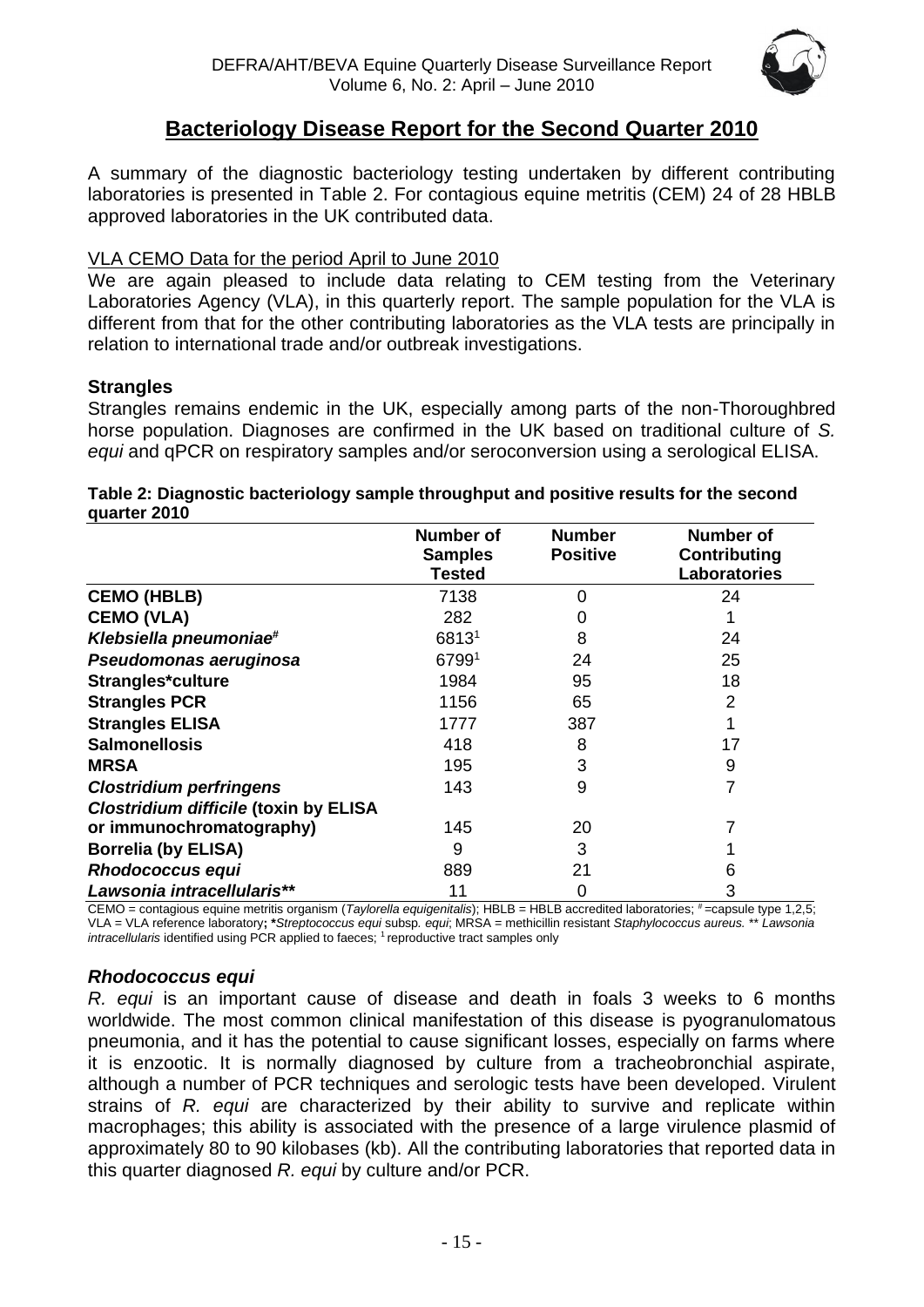

## VLA *Salmonella* results

From the 6 strains typed by the VLA the serotypes reported were *S*. Typhimurium (two cases), *S.* Derby (two cases) and *S.* Newport (one case). The sixth strain was included in serogroup B but could not be typed. Each of the 6 positive samples represents one incident.

The following definition of an incident applies: "An incident comprises the first isolation and all subsequent isolations of the same serovar or serovar and phage/definitive type combination of a particular *Salmonella* from an animal, group of animals or their environment on a single premises, within a defined time period (usually 30 days)."

For more information from Defra about *Salmonella* in the UK, please [click here.](http://www.defra.gov.uk/vla/reports/rep_salm_rep07.htm)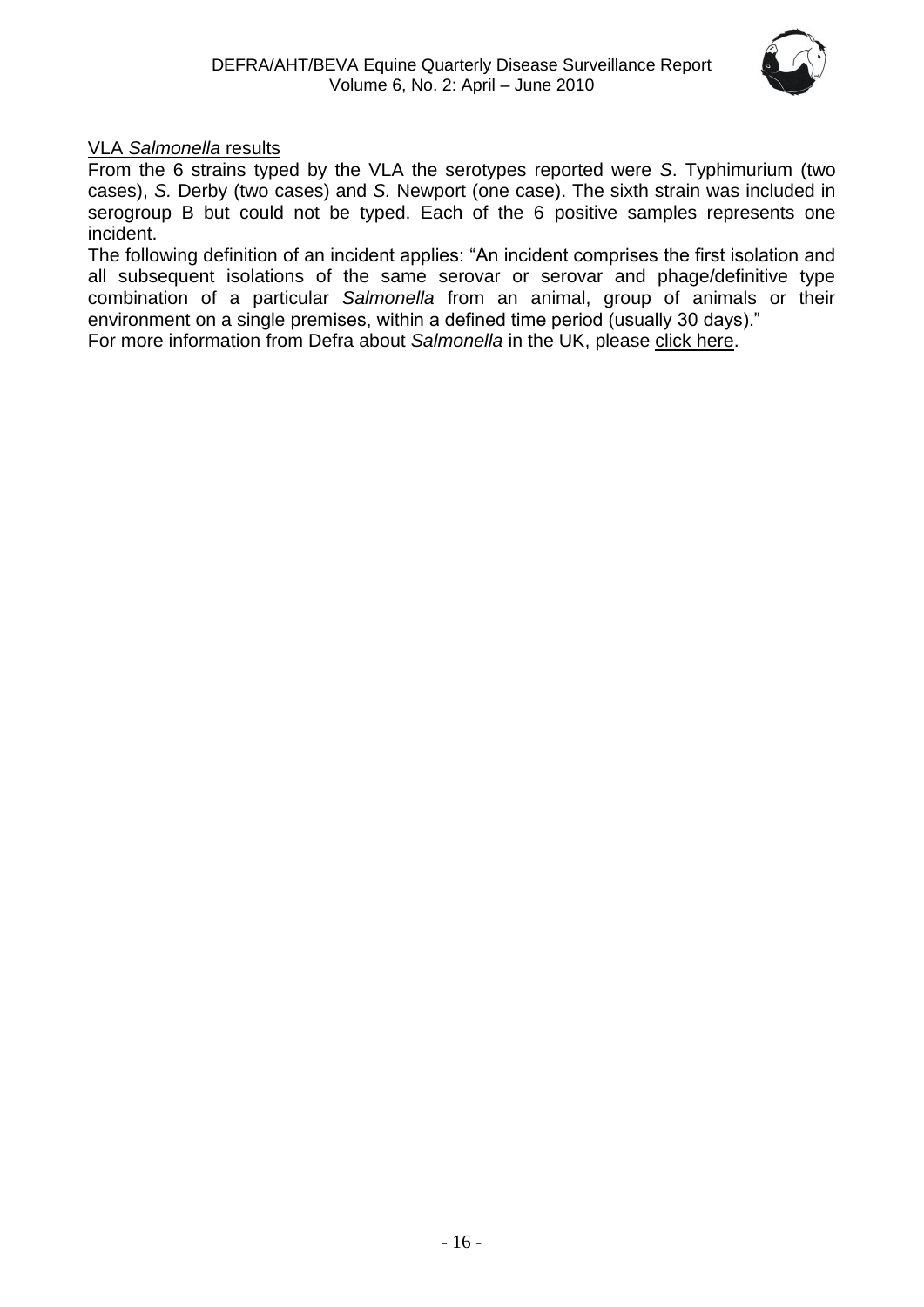

<span id="page-16-0"></span>**Focus article: Contagious Equine Metritis (CEM) in non-Thoroughbreds in mainland Europe**

# **Dr. Hanspeter Meier, FVH, ECEIM, Vetsuisse Faculty, University of Berne, Switzerland**.

It is generally agreed that CEM has been eradicated from the Thoroughbred horse worldwide, but is considered to be endemic in other populations in mainland Europe.

In view of this problem, a first international conference on CEM was held in Lelystad (2007). The aim of the conference was to highlight the problems that *Taylorella equigenitalis* can cause to international trade, to discuss new diagnostic methods and the occurrence of *T.asinigenitalis*. The organizers were Peter Heath (VLA, UK) and Hendrik-Jan Roest (CIADC, NL).

According to Ricketts (2007), already 30 years ago it became clear that a carrier state occurred in stallions, teasers and mares and that this was an important mode of transmission. Moreover, lateral spread of infection occurred through veterinary examinations and during teasing of mares. He also pointed out that infected mares often developed an endometritis with a copious vaginal discharge. Nowadays the infection appears to be largely asymptomatic (Ricketts 2007).

All these findings are still valid and important, but today's generations of breeders seemingly are not familiar enough with CEM any more. However, the number of cases, too often only detected in importing countries with a high standard of equine medicine, lets us assume that more carrier mares exist than generally expected.

In Lelystad, both Timoney (2007a) and Devenish (2007) summarized their experience with international trade and technology development in diagnostics. Much of the trade has involved high-priced warmblood stallions and mares. Therefore, Germany was one of the most important trading-partners, both because of the quality and numbers of its stock. According to Boese et al. (2007), German breeding practices rely largely on artificial insemination (AI). For licensing of AI stallions an annual testing for CEM is required, and during the period from 2001-2006, CEM has officially been reported on 6-12 premises per year, with about half of the cases reported on AI stallion studs.

Information on cases in mainland Europe came, among others, form Austria [stallions at the Spanish Riding School (SRS) in Vienna]. Late in 2006, a 3 year-old stallion tested positive in the screen required for export. The following triple screening (PCR and culture method) of all 68 stallions at the SRS revealed 48 (71%) positive results. All Lipizzaner horses at the Federal Stud in Piber were also tested. All 6 stallions used at the stud were negative. While all yearling colts were also negative, 44% of the 50 two-, three- and four-year old colts and stallions and 5 geldings tested positive. *T.equigenitalis* was also detected in 8 non-breeding mares and 2 of the 50 broodmares. Most mares are bred by AI and no clinical signs were observed.

The origin of the infection was not known and *T.equigenitalis* seems to have been endemic in both Vienna and Piber. Transmission appears to have taken place mostly in the stallion groups through direct contact or contamination (Burger and Dobretsberger 2007).

At the International Breeders' Meeting 2008, detailed information was also available from Switzerland, where clinical cases of CEM occurred in 1988 and 1989. In some cases, a connection to imports was evident. Further, in 1994, 1997, 1998 and 1999, routine swabs of three stallions from the Netherlands (1) and Germany (2) and an Accal Tekkenian showed the presence of *T. equigenitalis*. In 2007, a positive swab from a prospective warmblood-stallion from Germany was found on the occasion of a purchase examination. Beside these typical cases of CEM, the original Swiss breed (Freiberger or Franches-Montagnes), was also found to harbour the CEMO. In a routine screening in 2006, a total of six stallions from the Swiss National Stud tested positive by culture and PCR. All six stallions (2 Warmblood and 4 Franches-Montagnes) were taking part in a research project, and all had tested negative end of July 2005, at the end of the breeding season. In 2006, 2007 and 2008, more male Freibergers tested positive on swabs.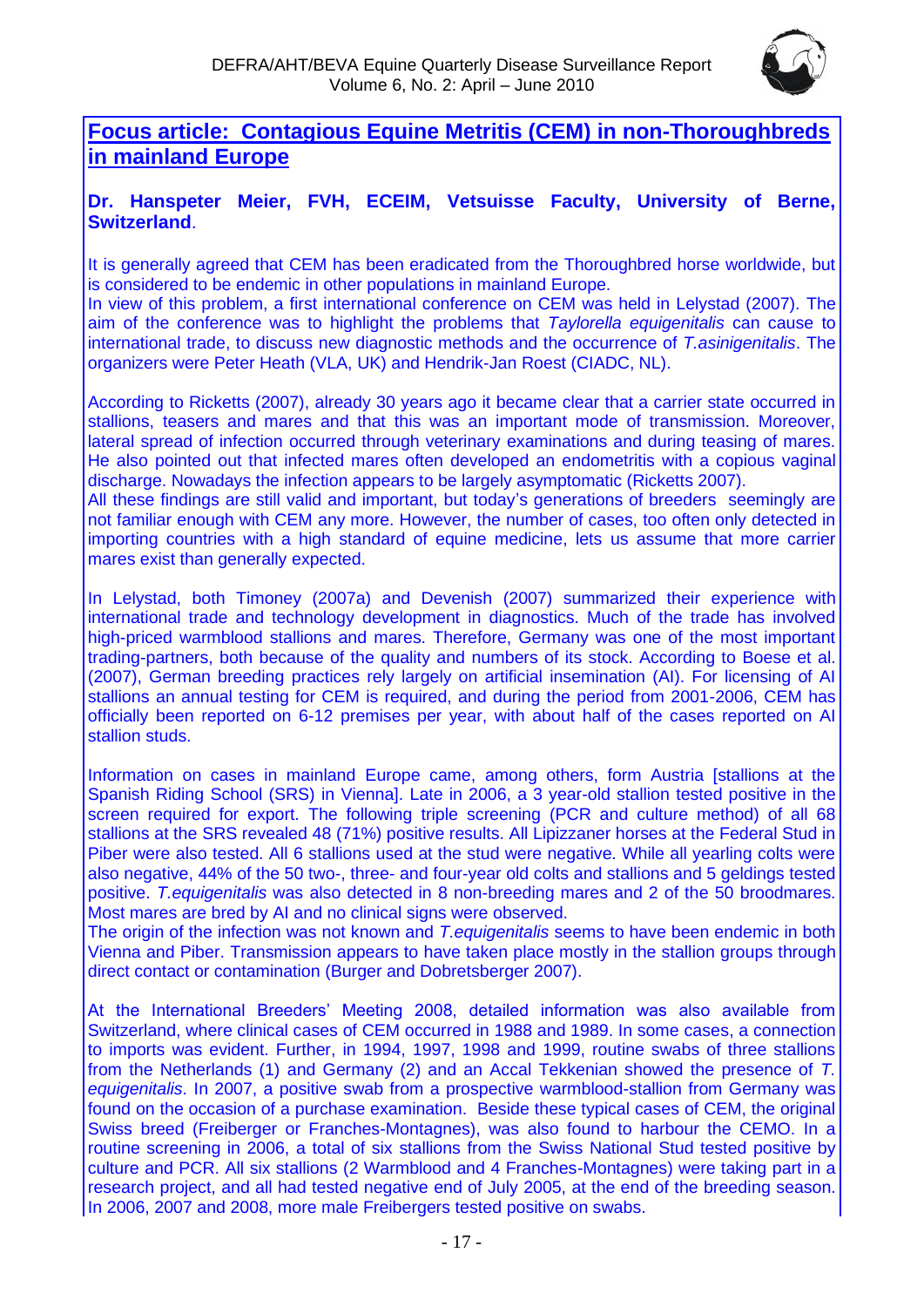

A further limited outbreak was reported in 2008, affecting four non-TB breeding animals on two premises. A Lipizzaner-stallion imported in May 2007 from Hungary had to be examined to be approved for breeding. Other male horses at the same stable were tested too, as it was standard practice at this premises to move horses from box to box while mucking out. A colt and a recently castrated gelding tested positive too. These horses had contact with animals (Pura Raza Espanola) from a neighbouring stable in both the same and an adjoining paddock, among them three entire males, a stallion (9 year-old) and two horses (10 year-old and 5 year-old). The younger horse was also positive.

In 2009, a Poitou-donkey was examined before semen collection and this jack was affected with *T.asinigenitalis* (Meier 2008).

#### *Taylorella asinigenitalis*

At the conference in Holland, Timoney (2007b) also mentioned *T. asinigenitalis*. In late 1997 and early 1998, a previously undescribed bacterium, closely resembling *T.equigenitalis*, was isolated from the semen of a mammoth and the reproductive tract of 2 donkey jacks, a horse stallion and 7 mares, respectively.

Isolations of the bacterium have since been recorded from Sweden and France too. In Sweden, *T.asinigenitalis* has been isolated from the genital tract of a stallion with a natural infection (Baverud and Johansson 2007). This 3 year-old stallion of the Ardennes breed had been imported from the continent and was routinely tested for CEM.

So far, too little is known about the distribution, pathogenesis and clinical impact of *T.asinigenitalis*  in equidae. To prevent uncontrolled spread of this germ worldwide, Roest (2007) suggests to handle *T.asinigenitalis* infections equally as *T.equigenitalis* infections.

#### **Surveillance**

Summarizing these findings, one gets the impression that CEM can be detected in just about any country and breed in mainland Europe, as long as the horses are examined. This assumption brings us to the delicate subject of surveillance which still poses problems both in human and veterinary medicine. Financial constraints can be a hindrance even in human medicine, as a study from Malani and Laxminarayan (2006) shows. These authors explored the incentives of countries to invest in disease surveillance. They evaluated policy instruments available to encourage countries to detect and report disease outbreaks, including medical assistance to control outbreaks, trade sanctions for non-reporting and assistance in disease surveillance. With respect to WHO policy levers, they found that punitive sanctions may have limited effects against countries that are too poor to suffer any further (Malani and Laxminarayan 2006).

Encouragement for reporting seems to be the best way forward, but to my knowledge, in the equine industry of mainland Europe, almost no financial and even moral support exists. Preventive medicine obviously doesn't earn recognition, probably for the reason that one notices these efforts least when they are carried out best. In the same context, a distinct publication bias may occur. However, the lack of political assistance may also be due to the fact that the popularity of equine sports in public is modest - and seems to get even poorer. Finally, one has to bear in mind that the control of infectious diseases has to embrace the whole population, as such problems develop mainly in less privileged communities.

#### **New diagnostic methods**

Both Ricketts (2007) and Timoney (2007) mentioned that CEM has become endemic in the non-Thoroughbred horse population of many mainland European countries due to not implementing screening, treatment and preventive measures.

Nowadays however, PCR tests have been developed internationally and more widespread use of well validated nucleic acid base diagnostic technologies should facilitate detection of the carrier state, especially in the stallion, and mitigate the risk of dissemination of CEM through international trade (Anzai 2007, Boese et al. 2007; Devenish et al. 2007; Ousey et al. (2009); Ricketts 2007; Timoney 2007; Wakeley 2007). All this work is very promising for significant progress in our battle for fighting CEM - if the means are used, of course. These new possibilities let us wonder whether it might be worthwhile to screen semen and breeding stock in mainland Europe.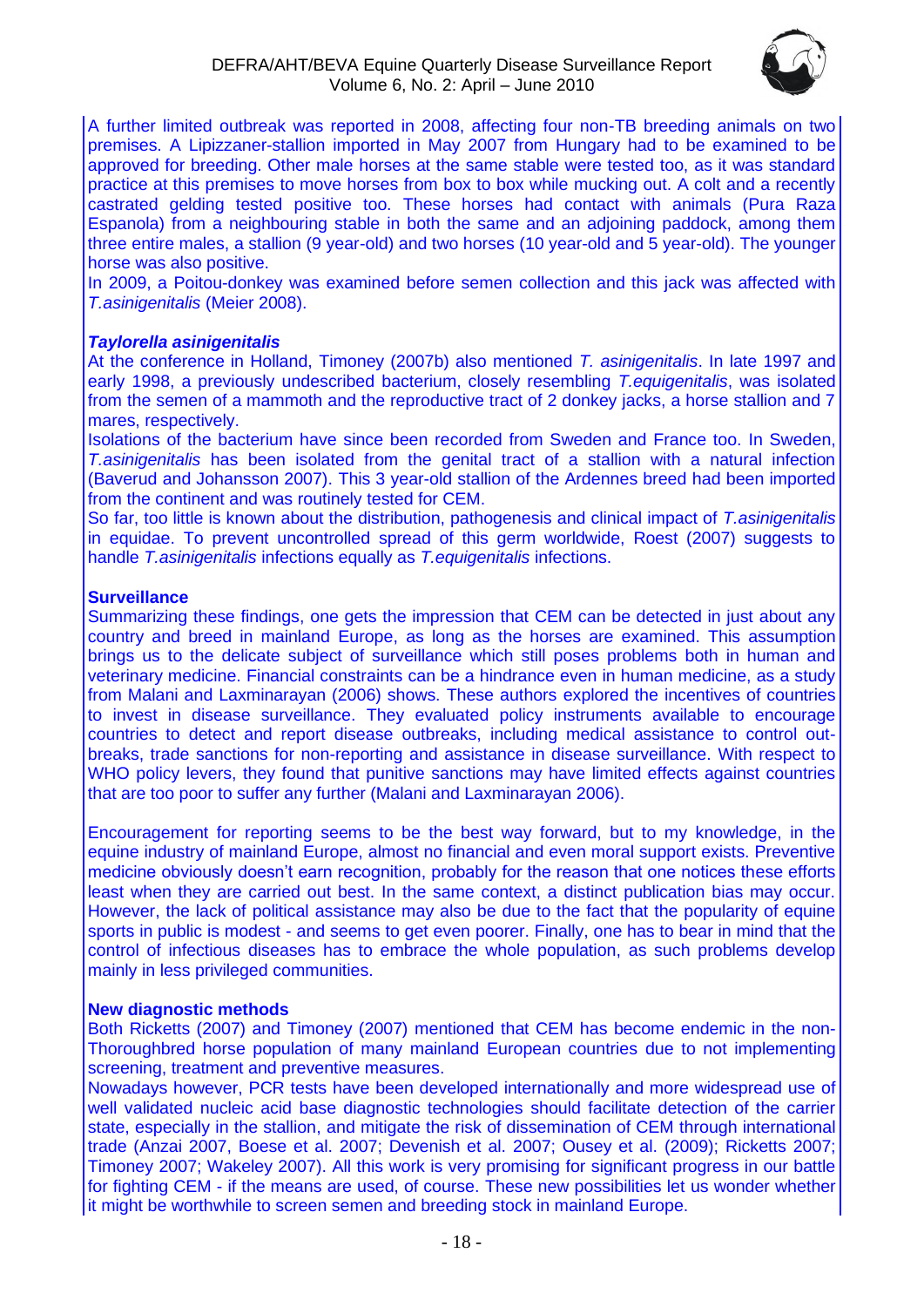

#### **References**

Anzai T. (2007): Application of a PCR test to eradicate CEM from Japan; First International CEM Conference, Lelystad, 11/12 July

Baverud V. and Johansson K.-E. (2007): *Taylorella asinigenitalis* in Sweden; First Internatio-nal CEM Conference, Lelystad, 11/12 July

Boese R., Kache Christine, Wonnemann H., Nurnus Ulrike (2007): Current situation with CEM in Germany; First International CEM Conference, Lelystad, 11/12 July

Burger D. and Dobretsberger M. (2007): CEM in stallions at the Spanish Riding School in Vienna; First International CEM Conference, Lelystad, 11/12 July

Devenish J., Nadin-Davis Susan, Brooks B., Lutze Wallace Cheryl, Knowles Kim and Böse R. (2007): CEM the Canadian experience and technology developments in diagnostics; First International CEM Conference, Lelystad, 11/12 July

Malani A. and Laxminarayan R. (2006): Surveillance and Reporting of Disease Outbreaks: Private Incentives and WHO Policy Levers; University of Virginia Law School, The John M. Ohlin Program in Law and Economics Working Paper Series.

Meier H.P. (2008) Contagious Equine Metritis (CEM) - Current situation in 2007; International Breeders' Meeting, Melbourne, 6th/7th March

Ousey J.C., Palmer L., Cash R.S.G., Grimes K.J., Fletcher A.P., Barrelet A., Foote A.K., Manning F.M. and Ricketts S.W. (2009): An investigation into the suitability of a commercial real-time PCR assay to screen for *Taylorella equigenitalis* in routine prebreeding equine genital swabs; Equine vet. J., 41 (9), 878-882, doi:10.2746/042516409X474275

Ricketts S.W. (2007): Contagious Equine Metritis (CEM) – history, clinical aspectes and cur-rent situation; First International CEM Conference, Lelystad, 11/12 July

Roest H.-J. (2007): *Taylorella asinigenitalis* - what approach should governments take ? First International CEM Conference, Lelystad, 11/12 July

Timoney P. (2007a): Risk of spread of Contagious Equine Metritis through International Trade; First International CEM Conference, Lelystad, 11/12 July

Timoney P. (2007b): Initial isolation and characterisation of *Taylorella asinigenitalis* in the USA; First International CEM Conference, Lelystad, 11/12 July

Wakeley P. (2007): Real time direct swab CEM PCR; First International CEM Conference, Lelystad, 11/12 **July**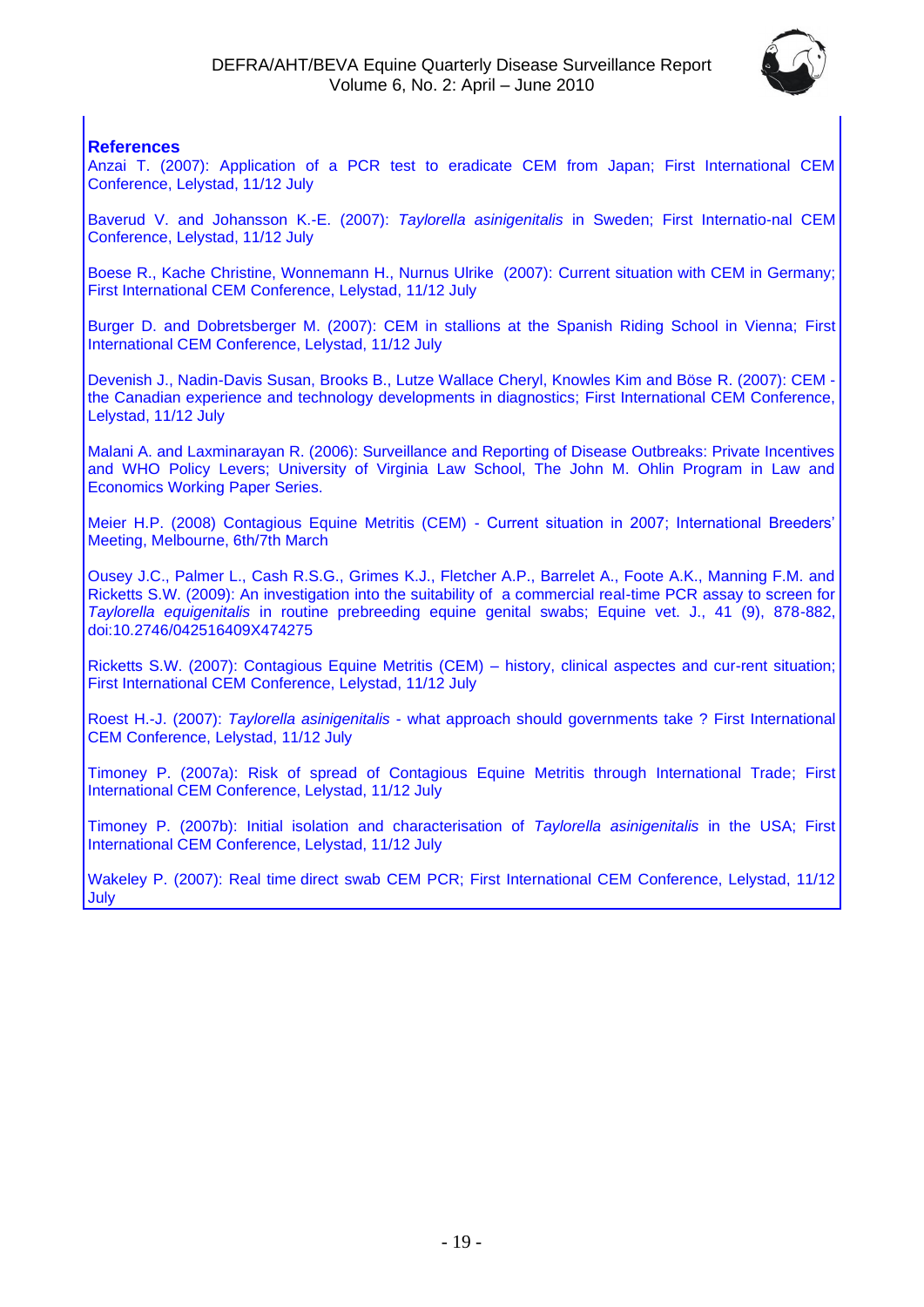

# **Toxic and Parasitic Disease Report for the Second Quarter 2010**

<span id="page-19-0"></span>A summary of diagnostic toxicosis and parasitology testing undertaken by contributing laboratories is presented in Tables 3 and 4 respectively. Results for toxicosis are based on histopathologically confirmed evidence of disease only (where applicable).

#### **Table 3: Diagnostic toxicosis sample throughput and positive results for the second quarter 2010**

|                       | <b>Number of</b><br><b>Samples</b><br><b>Tested</b> | <b>Number</b><br><b>Positive</b> | Number of<br>Contributing<br>Laboratories |
|-----------------------|-----------------------------------------------------|----------------------------------|-------------------------------------------|
| <b>Grass Sickness</b> | 35                                                  | 19                               | 5                                         |
| Hepatic toxicoses     | 14                                                  |                                  |                                           |
| Atypical myopathy     | 5                                                   |                                  |                                           |
| Tetanus               |                                                     |                                  |                                           |

#### **Table 4: Diagnostic parasitology sample throughput and positive results for the second quarter 2010**

|                                 | <b>Number of</b><br><b>Samples</b><br><b>Tested</b> | <b>Number</b><br><b>Positive</b> | <b>Number of Contributing</b><br>Laboratories |
|---------------------------------|-----------------------------------------------------|----------------------------------|-----------------------------------------------|
| <b>Endoparasites</b>            |                                                     |                                  |                                               |
| Ascarids                        | 1813                                                | 21                               | 12                                            |
| Cyathostomes                    | 1392                                                | 294                              | 11                                            |
| Dictyocaulus                    | 872                                                 | 4                                | 8                                             |
| <b>Strongyles</b>               | 2503                                                | 464                              | 17                                            |
| Tapeworms (ELISA based testing) | 14                                                  | 13                               | 4                                             |
| Tapeworms (Faecal exam)         | 1917                                                | 8                                | 10                                            |
| Trichostrongylus                | 54                                                  | 6                                | 1                                             |
| Strongyloides                   | 876                                                 | 35                               | 11                                            |
| Oxyuris equi                    | 415                                                 | 3                                | 4                                             |
| Fasciola                        | 123                                                 | 8                                | $\overline{2}$                                |
| Coccidia                        | 183                                                 |                                  | $\overline{2}$                                |
| Cryptosporidia                  | 4                                                   | 1                                | $\overline{2}$                                |
| VLA Theileria equi (CFT)*       | 141                                                 | 9                                | 1                                             |
| VLA Theileria equi (IFAT)**     | 282                                                 | 22                               |                                               |
| VLA Theileria equi (cELISA)***  | 104                                                 | $\overline{2}$                   |                                               |
| VLA Babesia caballi (CFT)*      | 141                                                 | $\overline{0}$                   |                                               |
| VLA Babesia caballi (IFAT)**    | 271                                                 | 14                               |                                               |
| VLA Babesia caballi (cELISA)*** | 104                                                 | $\overline{2}$                   | 1                                             |
| <b>Ectoparasites</b>            |                                                     |                                  |                                               |
| <b>Mites</b>                    | 16                                                  | 1                                | 1                                             |
| Lice                            | 472                                                 | 19                               | 12                                            |
| Ringworm                        | 543                                                 | 98                               | 15                                            |
| Dermatophilus                   | 271                                                 | 16                               | 9                                             |
| Candida                         | 56                                                  | $\overline{2}$                   | $\overline{2}$                                |

\*Complement Fixation Test; CFT suspect/positive samples are tested in IFAT test

\*\*Indirect Fluorescent Antibody Test; \*\*\*competitive Enzyme-linked immunosorbent assay; positive cELISA results are not undergoing confirmatory testing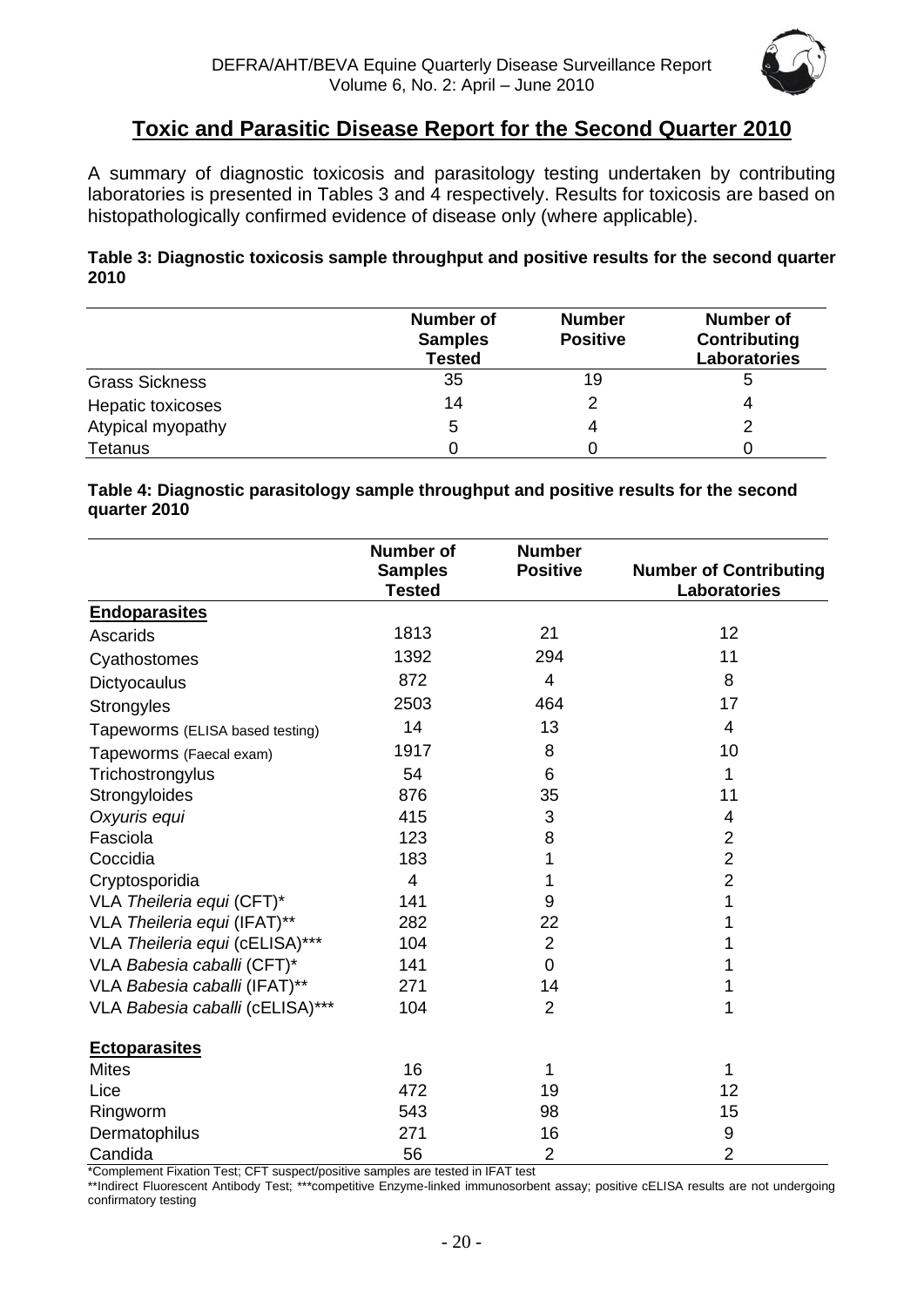

# **Grass sickness surveillance data [\(www.equinegrasssickness.co.uk\)](http://www.equinegrasssickness.co.uk/):**

A total of fifty equine grass sickness cases have been reported for the second quarter (April to June 2010), making a total of fifty-eight reports in 2010. The type of grass sickness was reported for forty-three cases with twenty-nine (67.4%) acute cases, four (9.3%) subacute cases and ten (23.3%) chronic cases. Three horses died naturally, thirty-six cases were euthanased and four chronic cases have survived to date. Ten cases underwent surgery and were diagnosed by biopsy examination, five cases were diagnosed by post-mortem examination and twelve cases were diagnosed by both post-mortem and ganglia/biopsy examination; the rest of the cases were diagnosed based on clinical signs alone.

The location of six cases was not disclosed, with thirty-four cases reported from England and ten from Scotland.

Of the affected horses 53% were geldings, 41% were mares and 6% were stallions. A range of ages was reported (1 year to 29 years) with the mean age being 8.1 years and the median 6 years. The breed type of forty-nine cases was provided with 35% of the cases being crossbreeds and 65% being purebreds.

It should be noted that the grass sickness surveillance scheme receives data from a wider population in comparison to the data presented in Table 3 and different diagnostic criteria were used. For more information about the grass sickness surveillance please refer to previous reports published in Vol.4 No.2 and Vol.2 No.4.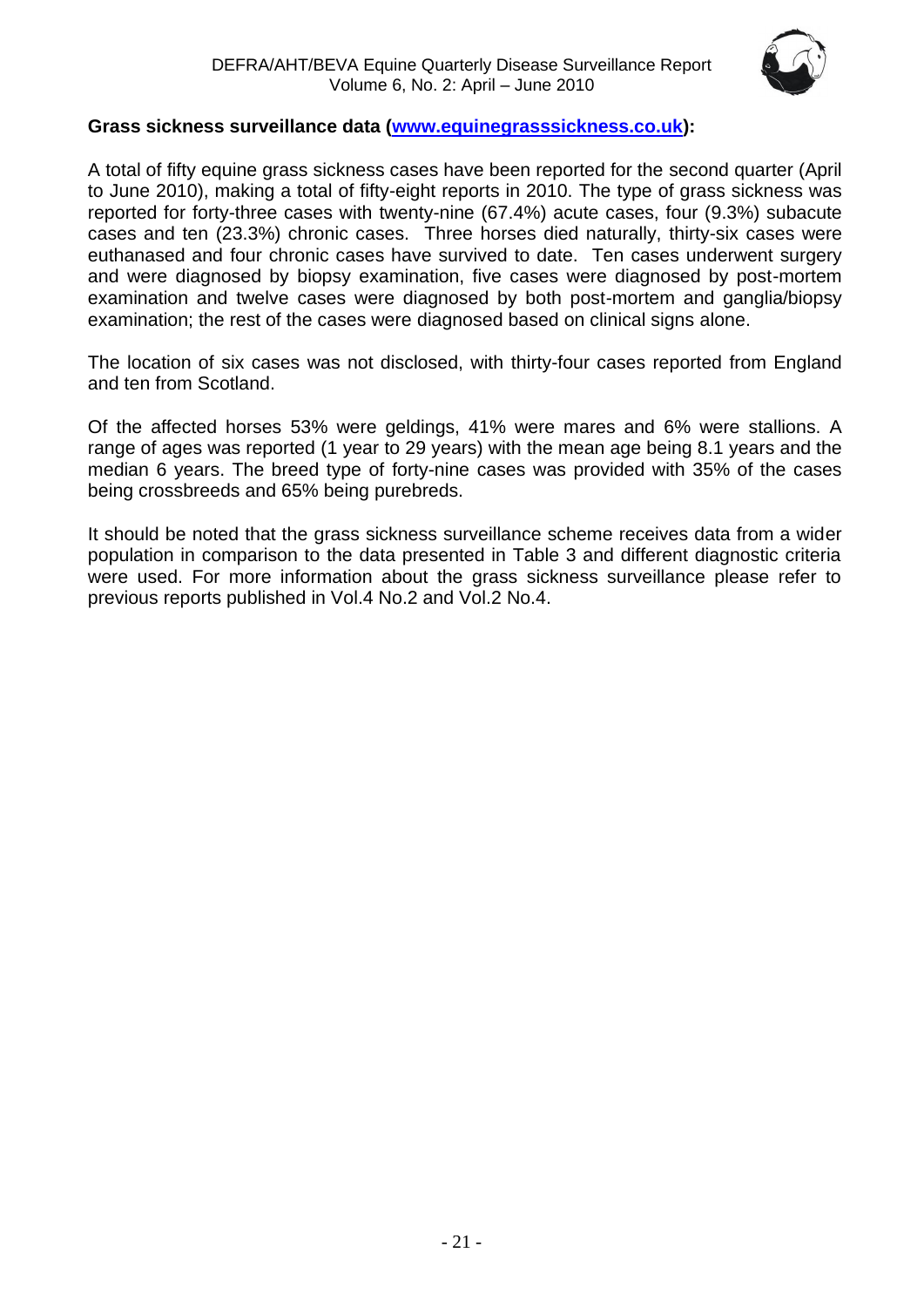

# <span id="page-21-0"></span>**Report on Post-mortem Examinations for the Second Quarter 2010**

# <span id="page-21-1"></span>**East Anglia**

*A total of 87 cases were examined including 26 aborted fetuses.*

Of the aborted fetuses examined this quarter, placentitis was suspected as the precipitating cause in 7 of 26 cases. EHV-1 was confirmed by PCR, virus isolation and histopathology in 8 fetuses whereas EHV-4 was confirmed by PCR and histopathology in 2 cases. No definitive cause was determined for 9 cases of abortion, however infectious agents were excluded and the most likely cause was placental insufficiency.

There were seventeen cases of neonatal death reported in this quarter. Five of these cases were associated to dystocia whereas one case was diagnosed to be due to neonatal encephalopathy and two cases were due to sepsis one of which was caused by *Streptococcus spp*. EHV-1 was confirmed by PCR, virus isolation and histopathology in 2 newborn foals that died within 24 hours. No definitive cause was determined for the remaining 7 cases, however infectious agents were excluded.

A 17 year-old mare was euthanased after showing neurological signs for 48 hours. The signs included hyperaesthesia, head tilt, muscle tremors, circling, and some aggression; encephalitis was suspected. Post-mortem examination revealed focal haemorrhages within the lower cervical and cranial thoracic spinal cord. In addition, the brain had regions exhibiting a multifocal, non-suppurative, predominantly lymphocytic meningo-encephalitis. The spinal cord was only minimally affected and histology showed vasculitis (compatible with Herpesvirus myelopathy). The horse also presented an unusual, severe focus of deep ulceration in the rostral hard palate, with an associated local neutrophilic vasculitis and thrombosis in the immediately underlying connective tissues. EHV was excluded by PCR and virus isolation in a variety of tissues including CNS. In addition, paraffin blocks containing cerebrum, cerebellum and spinal cord were sent to the AGES Institute in Austria where immunohistochemistry screening for West Nile Virus (WNV) was carried out; the results were negative. Whilst EHV and WNV infections were included, an aetiologic diagnosis was not possible and a lympho-proliferative, immune-mediated condition was suggested. There remains the possibility that some of the clinical signs showed by the mare were associated with the unusual and rather aggressive hard palate lesion.

Twelve horses were examined following gastrointestinal disease, causes of death were as follows: Seven cases of Equine Grass Sickness (three of them lived in the same field), one case presenting a duodenum rupture and haemoabdomen, one case of peracute small intestine volvulus, one case presenting a mesenteric volvulus involving jejunum, one case of caecal rupture following acute colitis, and finally one horse presenting a diaphragmatic hernia.

There were four respiratory cases reported. Following post-mortem examination and histology two cases were diagnosed with a thrombo-embolus. The remaining two cases were diagnosed with *Rhodococcus equi* infection; one of them presented abscessation in the lungs and mediastinal lymph nodes.

Post mortem examination and histology of a horse that had a sudden death revealed abdominal aortic rupture leading to a severe retroperitoneal haemorrhage.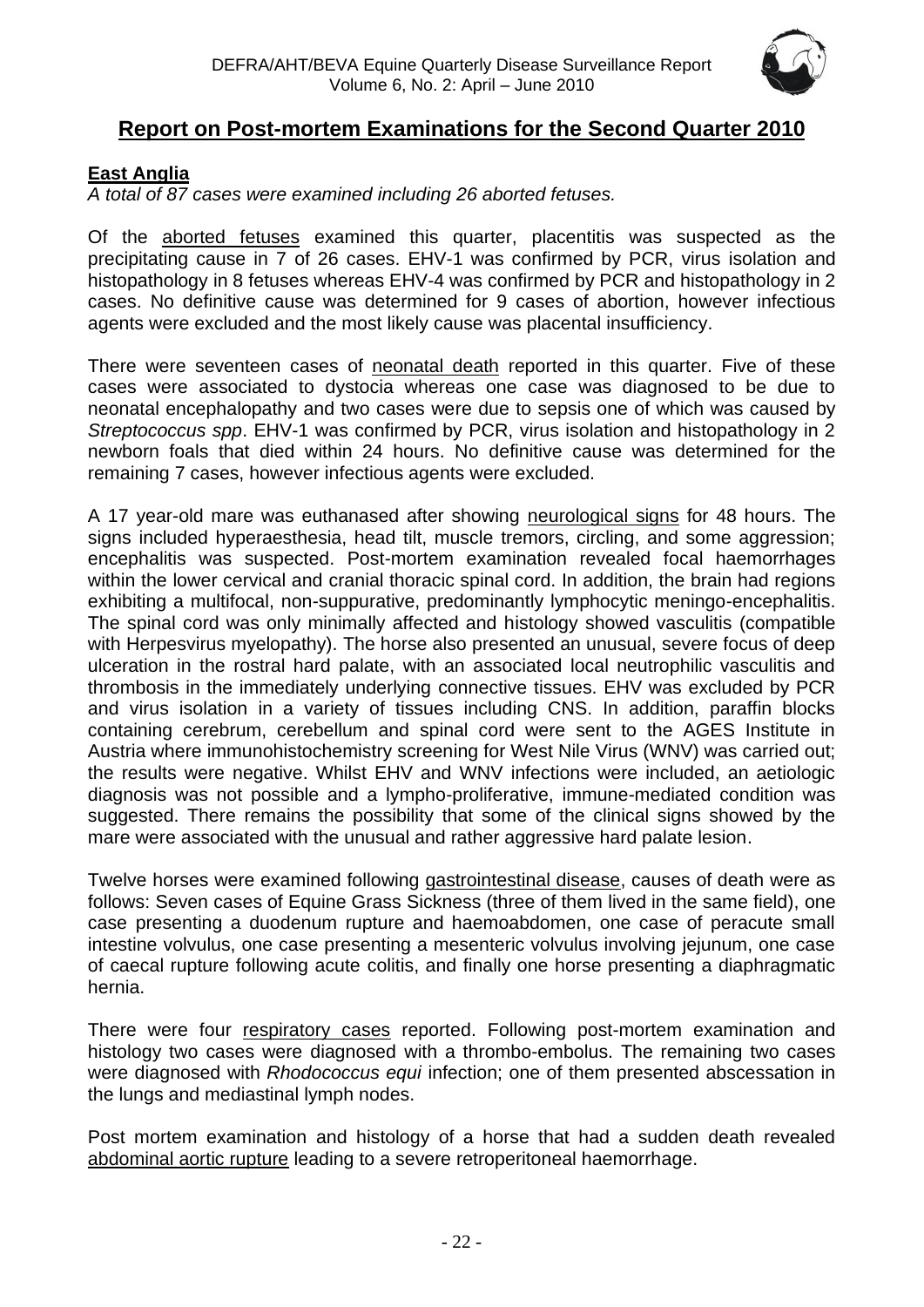

One case of neoplasia in a horse was reported in this quarter. Post-mortem examination and histology showed a tonsillar squamous cell carcinoma in this case.

The seventeen musculoskeletal cases reported in this quarter include a comminuted first phalanx (PI) fracture, three cases of atypical myopathy diagnosed by histology, a case of comminuted fracture at the base of the skull leading to intracranial haemorrhage, two cases euthanased due to severe laminitis and ten cases in which it was not possible to establish a diagnosis.

Four cases with hepatic disease were diagnosed of ragwort poisoning following histopathology and/or post-mortem examination. One of these cases was the only welfare/neglect case reported in this quarter and also showed *Strongylus vulgaris* infestation with inflammatory changes of infested arteries, thrombosis and aortic aneurysm.

Other cases reported include two horses in which post-mortem examination suggested an anaphylactic shock and two cases in which the cause of death could not be confirmed.

#### <span id="page-22-0"></span>**Home Counties**

*Eighteen cases were examined in this quarter.*

Three abortions were reported in this quarter. One of them was confirmed by histopathology to be due to EHV-1 whereas in the remaining two a cause could not be diagnosed.

The five neurological cases reported in this quarter include single cases of Equine motoneurone disease, granulomatous meningoencephalomyelitis, non-suppurative meningoencephalitis, vertebral stenotic neuropathy and a fracture following head trauma.

Four cases of colic disease were reported, in one of them post-mortem examination revealed a volvulus as the cause of colic.

In a horse with cardiac disease post-mortem examination and histology showed myocardial necrosis.

Neoplasia cases include a horse that presented an adrenal cortical tumor and an ethmoid haematoma, a case of disseminated melanoma, a case of leyomyosarcoma in the gastrointestinal (GI) tract and a pituitary gland tumour.

The last case reported in this quarter was a welfare/neglect case showing bilateral keratitis and blindness.

### <span id="page-22-1"></span>**South West**

*Nine cases were examined in this quarter*.

Three neurological cases were reported in this quarter. Following post-mortem examination in the first case a pituitary adenoma of the pars intermedia was confirmed. In the second case post-mortem examination revealed a hydatid cyst in the right cerebrum (please see below a more extended report on this case). The cause of death in the third case could not be determined.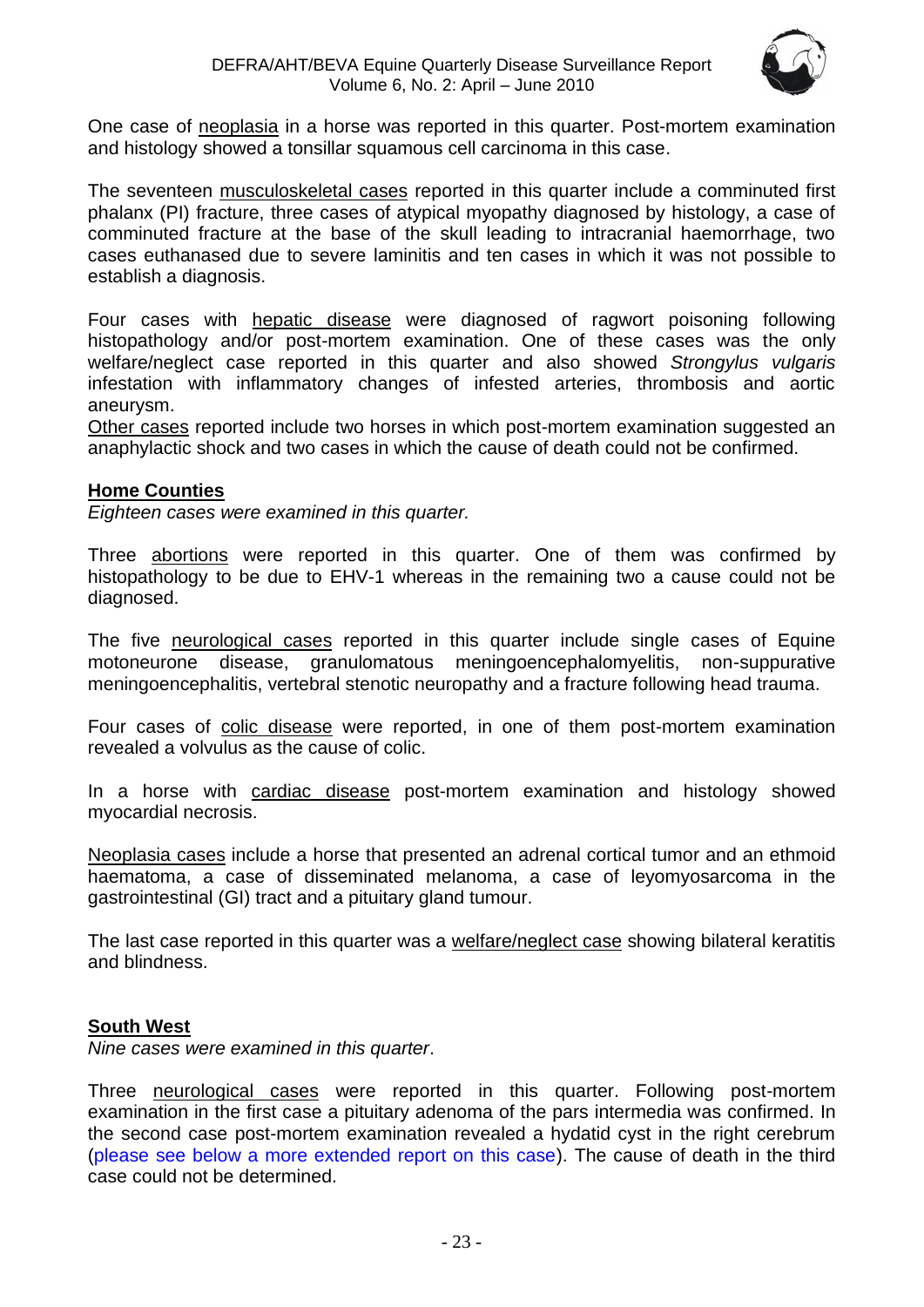

# *Hydatidosis in a donkey with neurological signs*

A 15 year old female donkey at The Donkey Sanctuary in Devon was presented for progressive neurological signs of 6 months duration consisting of circling, aimless wandering, sham eating and drinking, and isolation from the other donkeys.

A neurological examination, including cranial nerves and proprioception was normal, but the donkey was dull. Due to the long duration of clinical signs and poor prognosis the donkey was euthanized on welfare grounds.

At post mortem examination there was a large  $8 \times 4 \times 4$  cm clear  $1 - 2$  mm thick hydatid cyst in the right cerebrum causing compression/ atrophy of approximately 80 % of the affected hemisphere. The cyst contained clear fluid with many small pinpoint granules. Histopathology identified a large cavity lined by epithelioid cells including macrophages and multinucleate giant cells, with a number of protoscoleces of *Echinococcus sp*. within the cavity.



Horses and donkeys are the intermediate hosts for *Echinococcus granulosus equinus*;

*Hydatid cyst within the right cerebrum*

the domestic dog and the red fox are the final hosts. Equine hydatidosis is commonest in Europe, and in other parts of the world most cases have been recorded in imported European horses.

*Acknowledgements: We would like to acknowledge Dr. Nicole du Toit, veterinary pathologist at The Donkey Sanctuary in Devon for this report and the picture in it.* 

In a 2 month-old orphan foal post-mortem examination and histopathology showed gastric ulceration associated with bacterial rods.

Two cases were examined following musculoskeletal disease. In one of them atypical myopathy was confirmed whereas the remaining case showed a severe hip osteoarthritis.

In a donkey with hepatic disease gross post-mortem examination revealed a fibrotic liver.

Other cases reported include a case of panniculitis with necrosis and thrombosis which was associated with a skin wound and an aged, semi-wild Quantock Pony that showed ectoparasitism due to *Damalinia equi* and endoparasitism due to *Gasterophilus sp., Anoplocephala perfoliata* and cyathostominosis. Other findings in this case were mild to moderate enterocolitis, an adrenal cortical adenoma with nodular hyperplasia and a wave mouth, sharp enamel points, gum recession and hyperplasia.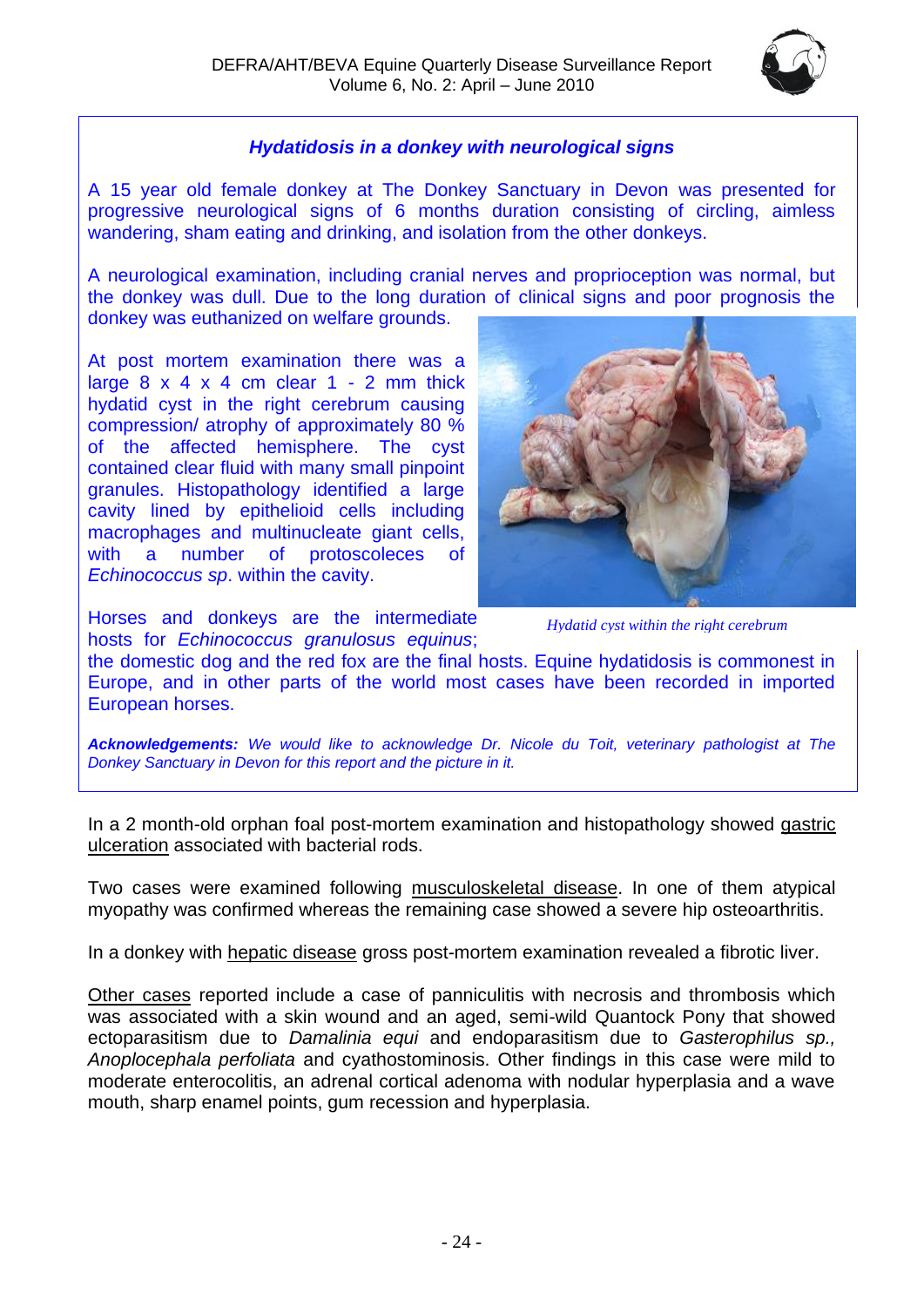

### <span id="page-24-0"></span>**Northern England**

*Two cases were examined in this quarter.*

One case of abortion and one case of neonatal death were reported this quarter. Following post-mortem examination the abortion was found to be due to twins, whereas the neonatal death was associated to dystocia.

#### <span id="page-24-1"></span>**West Midlands**

*One case was examined in this quarter*.

Post-mortem examination in one case with respiratory signs revealed a ruptured diaphragm.

### <span id="page-24-2"></span>**Scotland**

*22 post-mortem examinations were reported in this quarter.* 

A twelve year old Arab mare was presented to the equine hospital with a history of recurrent oesophageal obstruction. A firm swelling was present within the mid cervical region of the oesophagus, and endoscopy revealed mucosal ulceration within this area, and also multiple mucosal papillomatous growths within the proximal oesophagus. At necropsy examination a 17cm long section of the mid cervical oesophagus was circumferentially firmly enlarged and thickened, with marked mucosal ulceration. Proximally and distally to this region were areas of mildly thickened mucosa and multiple discreet papilliform mucosal structures. The squamous gastric mucosa contained two well demarcated regions of mucosal ulceration. A preliminary diagnosis of primary oesophageal squamous cell carcinoma was later confirmed by histopathology.

Equine dysautonomia was diagnosed in two cases following gross post-mortem examination.

A twelve year old thoroughbred cross mare was presented for necropsy with a history of epistaxis and poor bodily condition. Gross necropsy findings included multiple firm, well demarcated cream to white nodules and coalescing masses scattered throughout the caudal lung lobes, haemopericardium, nasal and turbinate haemorrhages, bilateral maxillary sinusitis, and moderate dental disease. In addition the liver contained multiple cystic lesions which on section were finely lobulated and contained clear serous fluid with a small amount of finely granular material (hydatid cysts). Histopathology of the pulmonary lesions revealed multifocal to coalescing regions of parenchymal fibrosis with moderate numbers of alveolar inflammatory cells, and a diagnosis of Equine Multinodular Pulmonary Fibrosis was made.

A nine year old Irish sports horse presented to the equine hospital with a bilateral jugular distension, generalised oedema and pleural effusion. Gross necropsy examination was performed and revealed enlargement of multiple lymph nodes including submandibular, retropharyngeal, tracheobronchial, renal and splenic nodes, and sublumbar nodes, and the pharyngeal tonsils. The cranial mediastinum was filled by a multilobulated firm, pale yellow mass. Both kidneys contained multifocal cortical nodules which were white, well demarcated and bulged slightly from the cut surface. Histopathology confirmed a diagnosis of lymphoma, which was considered to be consistent with either a thymic or multicentric pattern.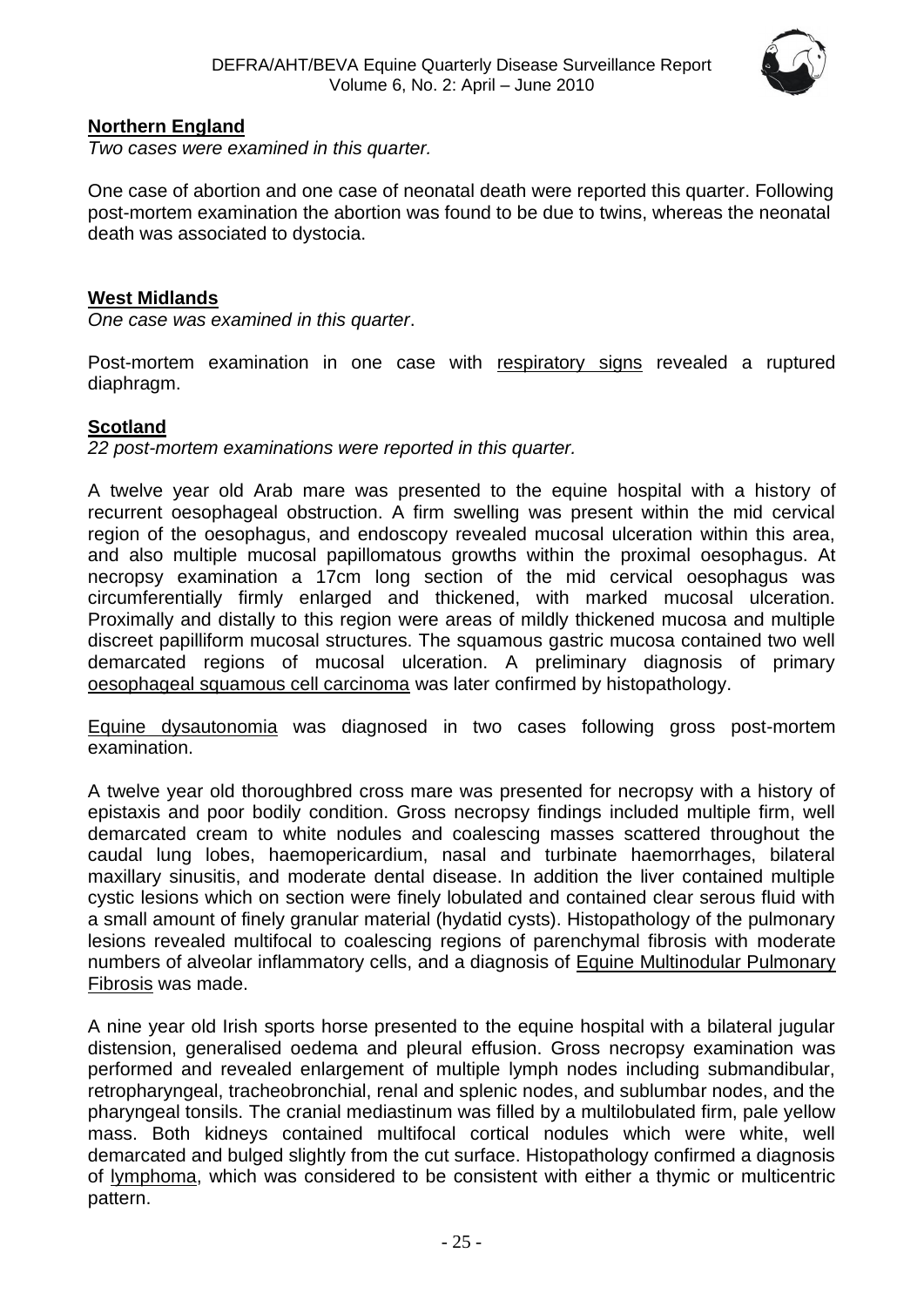

A six year old Welsh pony presented with a history of exercise intolerance, atrial fibrillation and tachycardia. Cardiac ultrasonography suggested a ventricular septal defect and the pony was euthanased. Gross necropsy revealed an enlarged flaccid heart, with an enlarged left atrium, and a large ventricular septal defect with only a small amount of septal wall remaining. The septal portion of the right atrioventricular valve attached to a hypertrophied papillary muscle within the left ventricle. There was supraventricular dilatation of the pulmonary artery, and the epicardial surface of the left atria appendage was dull, roughened and adhered to the adjacent pulmonary artery. The liver was markedly congested with a mottled brown and white appearance on cut section. Histological examination of the liver revealed extensive bands of porto-portal bridging fibrosis with congestion and bile duct proliferation. These changes were attributed to chronic passive congestion as a result of the cardiac abnormalities.

In one case with respiratory signs, gross post-mortem examination revealed a nasal polyp.

Other necropsy cases included three cases of trauma, one case of post foaling endometritis with subsequent gastric rupture, two aborted/still born foals with no significant abnormalities, one day old Clydesdale foal with marked arthrogryposis, one horse with multiple degenerative joint disease, one case of heart failure, a tendon injury, a case of guttural pouch mycosis and haemorrhage and four open diagnoses.

# *Biopsies from 20 horses were submitted this quarter.*

Surgical or post mortem biopsy samples were submitted from 20 horses. Six muscle biopsies were examined, two of which were within normal limits. Two were polysaccharide storage myopathy, and one was consistent with equine motor neurone disease. One sample was considered to be inconclusive. Diagnoses from other samples included three cases of grass sickness, an ovarian granulosa theca cell tumour, one idiopathic jejunal haemorrhage (within the tunica muscularis), one respiratory sinus cyst, one case of meningo-encephalitis, a cutaneous fibroma, one case of non specific ileitis, and two cases of equine sarcoids. No diagnosis was determined in the remaining three biopsies.

# <span id="page-25-0"></span>**Northern Ireland**

*Fifteen post-mortem examinations including three aborted fetuses were examined in this quarter.*

*Streptococcus zooepidemicus* was isolated from a donkey foal that was aborted near term. No other pathogens were identified. Two other aborted fetuses were examined; unfortunately the causes of these abortions could not be determined.

A seven year-old gelding was found dead in a field. On post-mortem examination the pericardial sac was distended by copious blood-stained fluid. The heart was pale with a 5 mm. diameter vegetative mass on the medial cusp of the left atrio-ventricular valve. On histopathological examination there were foci of myocardial fibre degeneration associated with mild to moderate infiltrations of neutrophils.

An eleven year-old stallion had a history of conjunctivitis and a lump on the right side of the neck. The horse subsequently developed neurological signs (circling, hyperaesthesia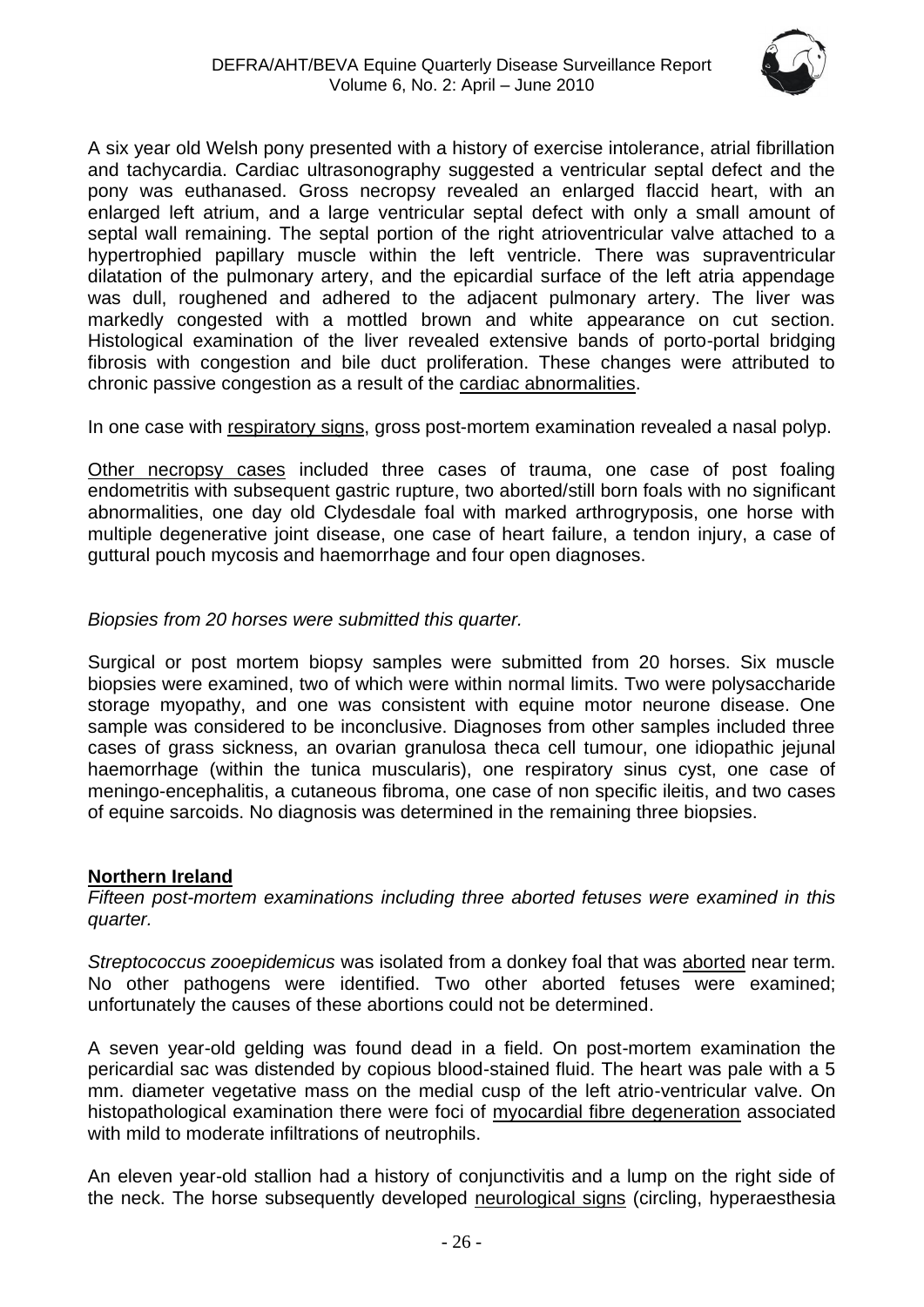

and kicking) and was euthanased following recumbency. Serology for EVA was negative. On post-mortem examination there were multiple lymphatic nodules throughout the connective tissue of neck and chest wall. On histological examination diffuse foci of perivascular lymphocytic cuffing were seen in the cerebrum and cerebellum. The lymphatic nodules contained a mixed population of lymphocytes including many large cells with a low mitotic index. There was an infiltration of surrounding connective tissue with lymphocytes. The brain lesions were indicative of encephalitis, probably of viral origin, and possibly due to Herpesvirus infection. The histological features of the lymph nodes were suggestive of multicentric lymphosarcoma, but it is unlikely that this condition was sufficiently advanced to be of clinical significance.

A one week-old foal died suddenly after acute diarrhea. On post-mortem examination the caecum and colon had yellow, watery fibrinous contents. Patchy serosal and mucosal congestion were also seen. Scanty yellow fluid and mucoid contents were present in the small intestine. The mesenteric lymph nodes were enlarged. Large numbers of cryptosporidia were present in the caecal contents. No other significant pathogens were identified.

Cyathostomiasis was present at three post-mortem examinations. A two year-old gelding was found dead at grass. A caecal intususception was present. On post-mortem examination blood-stained fluid was seen in the caecum and peritoneal cavity. Large numbers of cyathostomes were identified in the caecum. A three year-old mare was euthanased after a history of diarrhea and chronic weight loss. On histological examination severe cyathostomiasis with multiple worm profiles was present in the mucosal and submucosal layers of the colon. Widespread granulomatous inflammation and lymphoid infiltrates were also present. A three year-old stallion was found dead. On post-mortem examination the caecum and colon were distended with watery contents. Large numbers of cyathostomes were present.

A sixteen year-old mare developed a low grade chronic colic and weight loss after foaling. The mare was euthanased six weeks after foaling. On post-mortem examination approximately twenty litres of straw-coloured peritoneal fluid was present. Diffuse fibrinous peritonitis, with fibrin tags on diaphragm, liver and intestinal serosa, was also seen. Congestion and oedema were present in the uterine mucosa.

Following castration approximately three weeks previously, dramatic weight loss was noted in a yearling gelding. Clinical signs included slow swallowing, reluctance to drink, ptosis of eyelids, snuffling upper airways and pyrexia. The animal was treated with penicillin and phenylbutazone, but was euthanased following further deterioration. On post-mortem examination the yearling was dehydrated and in poor condition. Multifocal shallow ulcers were seen in the stomach.

A four day-old foal died after showing neurological signs. On post-mortem examination pulmonary atelectasis was present. *Staphylococcus aureus* was isolated in septicaemic pattern from the viscera.

A foal, which lived for twelve hours before showing clinical signs of diarrhea, was examined post-mortem. Pale pink liquid contents were present in the small and large intestines. There was no evidence of sucking. Tests for the presence of EHV and *Leptospira* were negative and histological examination showed only mild degenerative changes in the liver and kidney. *Clostridium perfringens* was recovered in mixed growth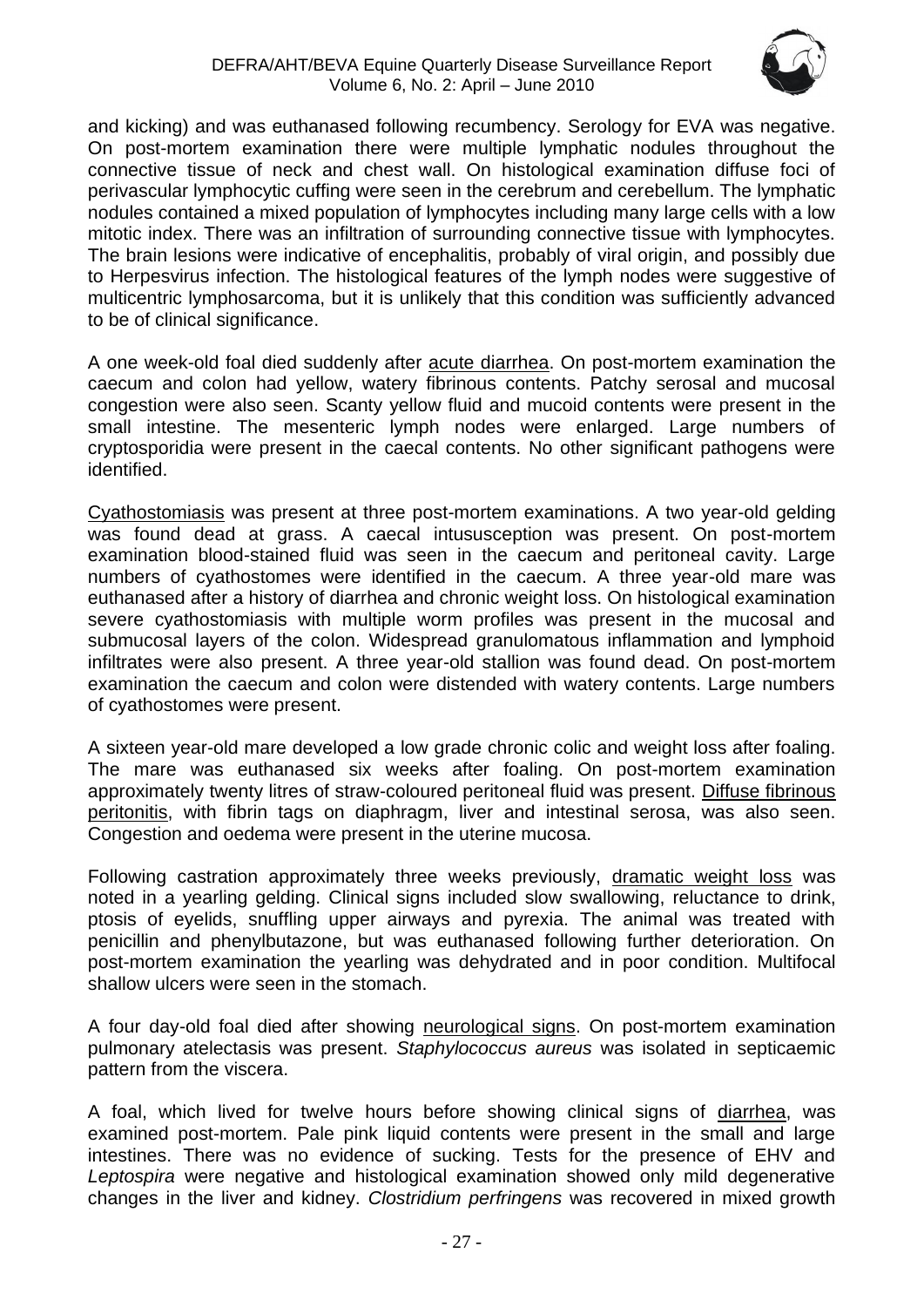

from the alimentary tract and in pure growth from the liver, kidney and spleen. Examination for *Clostridium perfringens* type A toxins was positive.

A six week-old foal died suddenly after having been dull for a few days. On post-mortem examination the colon was impacted with semi-solid contents. 21,300 *Strongyloides* worms were present in the small intestine.

A six week-old foal died suddenly at grass. On post-mortem examination a navel ill was present. *Staphylococcus aureus* was isolated from the navel. 38,200 *Strongyloides* worms were present in the small intestine.